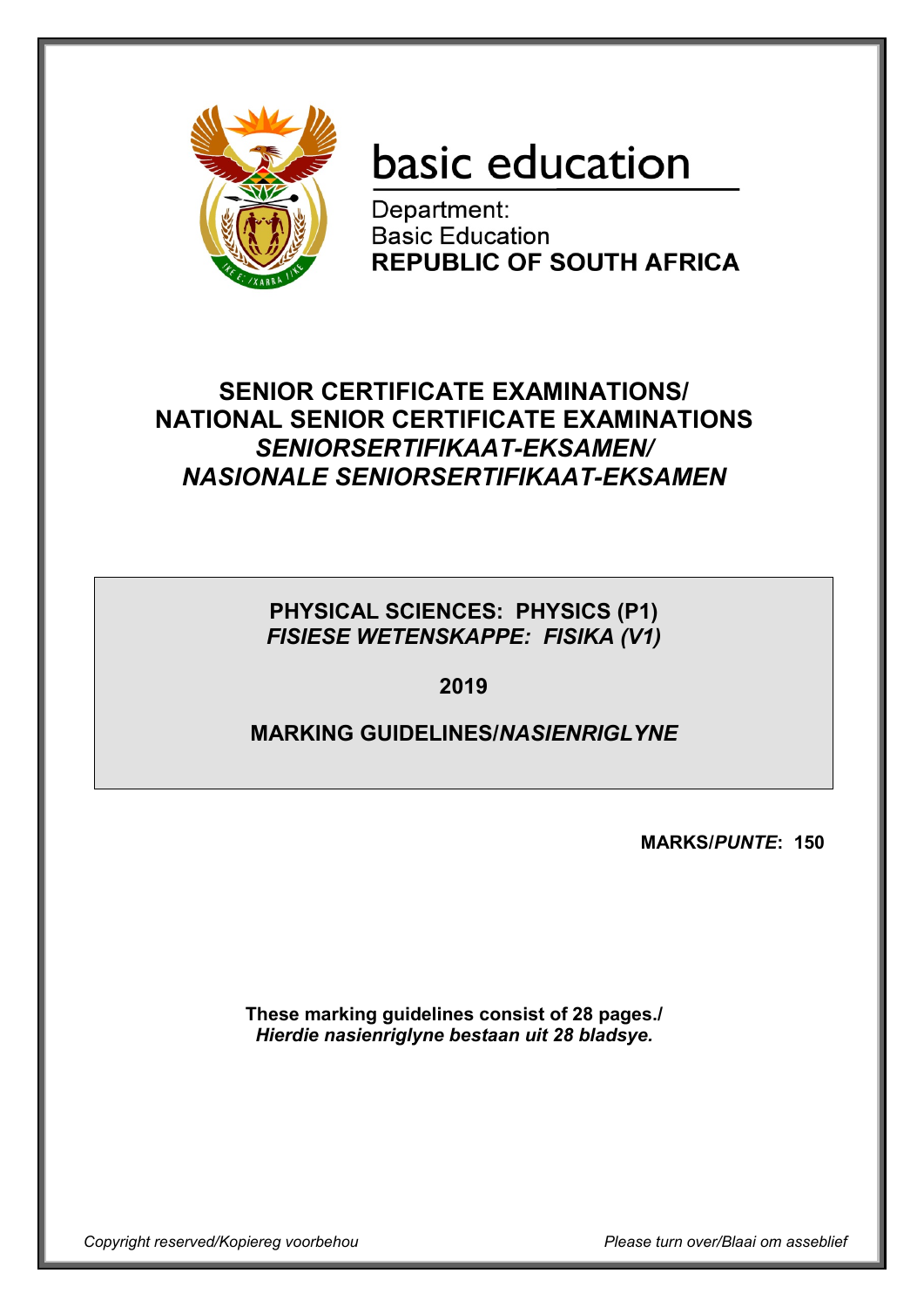# **QUESTION 1/***VRAAG 1*

| 1.10  | $A \vee \vee$                      | (2)<br>$[20]$ |
|-------|------------------------------------|---------------|
| 1.9   | $C \vee C$                         | (2)           |
| 1.8   | $\mathsf{D} \mathsf{v} \mathsf{v}$ | (2)           |
| $1.7$ | $\mathsf{D} \mathsf{v} \mathsf{v}$ | (2)           |
| 1.6   | $C\checkmark$                      | (2)           |
| 1.5   | $C \vee C$                         | (2)           |
| $1.4$ | $C \vee C$                         | (2)           |
| 1.3   | $D \vee \vee$                      | (2)           |
| $1.2$ | $B \vee\checkmark$                 | (2)           |
| 1.1   | $A \vee \vee$                      | (2)           |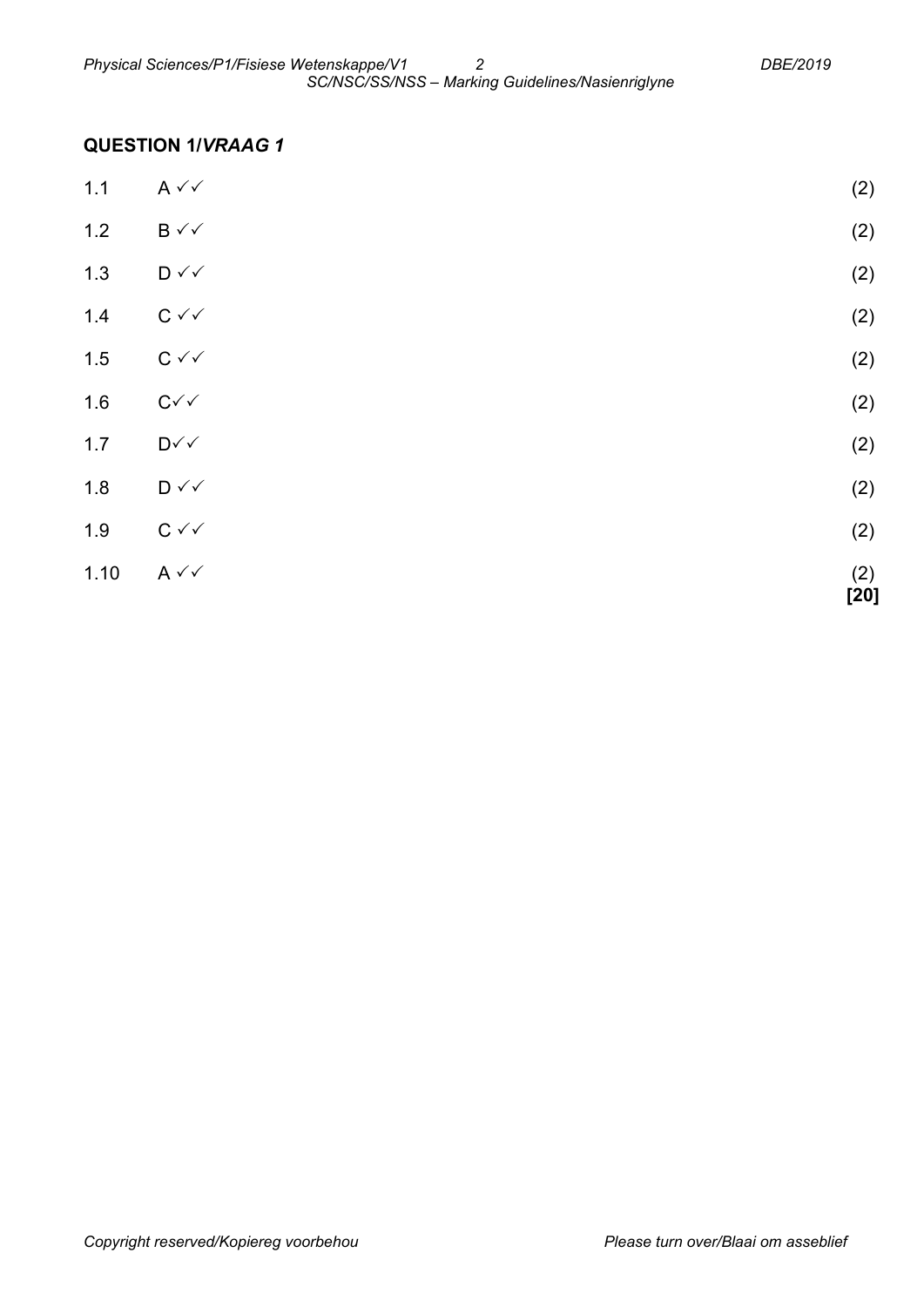# **QUESTION 2/***VRAAG 2*







| <b>Accepted labels/Aanvaarde benoemings</b> |                                                                                                                                                                     |  |  |  |
|---------------------------------------------|---------------------------------------------------------------------------------------------------------------------------------------------------------------------|--|--|--|
|                                             | $F_A$ /90 N/F <sub>90</sub>                                                                                                                                         |  |  |  |
| W                                           | $\left  \frac{F_g}{F_{w'}} \frac{F_{w'}}{F_{w'}}$ weight / mg / gravitational force<br>$\left  \frac{F_g}{F_{w'}} \frac{F_w}{g_{w'}} \right $ / mg / gravitasiekrag |  |  |  |
|                                             | (Kinetic) Friction / $F_f$ / $f_k$ / wrywing / $F_w$                                                                                                                |  |  |  |
|                                             | $F_{Normal}$ / Normal/Normaal / $F_N$                                                                                                                               |  |  |  |

# **Notes/***Aantekeninge*

- Mark awarded for label and arrow / *Punt toegeken vir benoeming en pyltjie*
- Do not penalise for length of arrows since drawing is not to scale. /*Moenie vir die lengte van die pyltjies penaliseer nie aangesien die tekening nie volgens skaal is nie*
- Any other additional force(s) / *Enige ander addisionele krag(te) Max*/*Maks*   $74$ 3
- If force(s) do not make contact with body / *Indien krag(te) nie met die voorwerp kontak maak nie:* Max/*Maks:* <sup>4</sup> 3
- Deduct 1 mark for an arrow/arrows omitted / *trek 1 punt af indien pyl/pyle weggelaat*
- 2.1.2 It is moving at constant speed in a straight line/, the acceleration is zero/ the net force (resultant) acting on it is zero/it is moving at constant velocity  $\checkmark$ *Dit beweeg teen konstante spoed in 'n reguit lyn / versnelling is nul / netto krag (resultant) wat daarop inwerk is nul/ dit beweeg teen konstante snelheid* (1)

(4)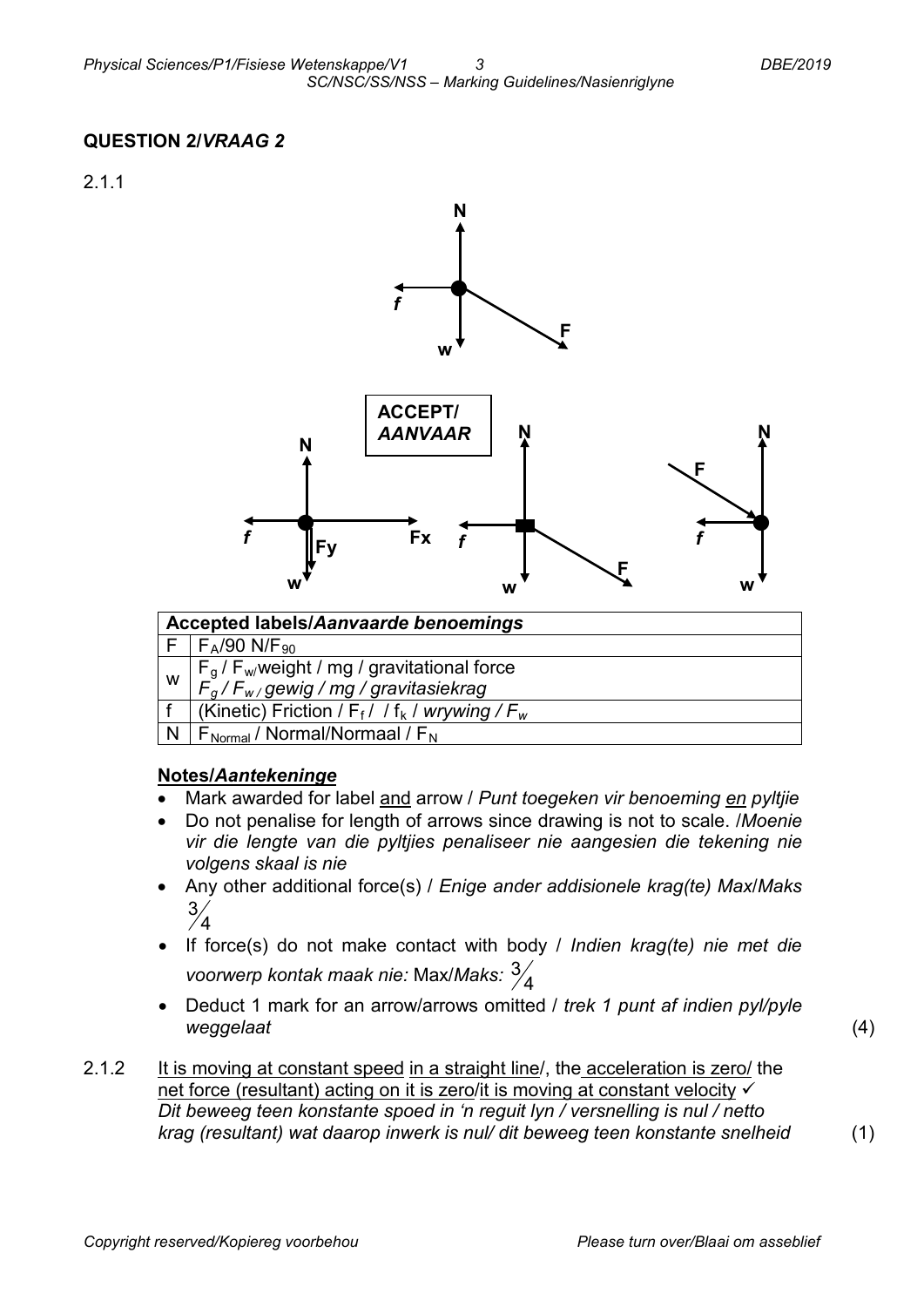2.1.3

| $F_{\text{net}} = \text{ma}$                                |                    |
|-------------------------------------------------------------|--------------------|
| $F_{\text{net}} = 0$                                        | $\checkmark$       |
| $F_x = f$                                                   | $F_x - f = 0$      |
| $F_{\text{COS}} = 40^\circ - f = 0$                         | $\text{enige een}$ |
| $\frac{90 \cos 40^\circ - f = 0}{90 \cos 40^\circ - 1} = 0$ |                    |
| $F = 68.94 \text{ N} \checkmark$                            |                    |

OR/OF



#### NOTE:

1 mark for formula/equation, 1 mark substitution with zero, 1 mark answer. *LW:1 punt vir formule/vergelyking, 1 punt substitusie, 1 punt antwoord.*

# 2.1.4 **POSITIVE MARKING FROM 2.1.3 /***POSITIEWE NASIEN VANAF 2.1.3* **OPTION 1/***OPSIE 1*



(3)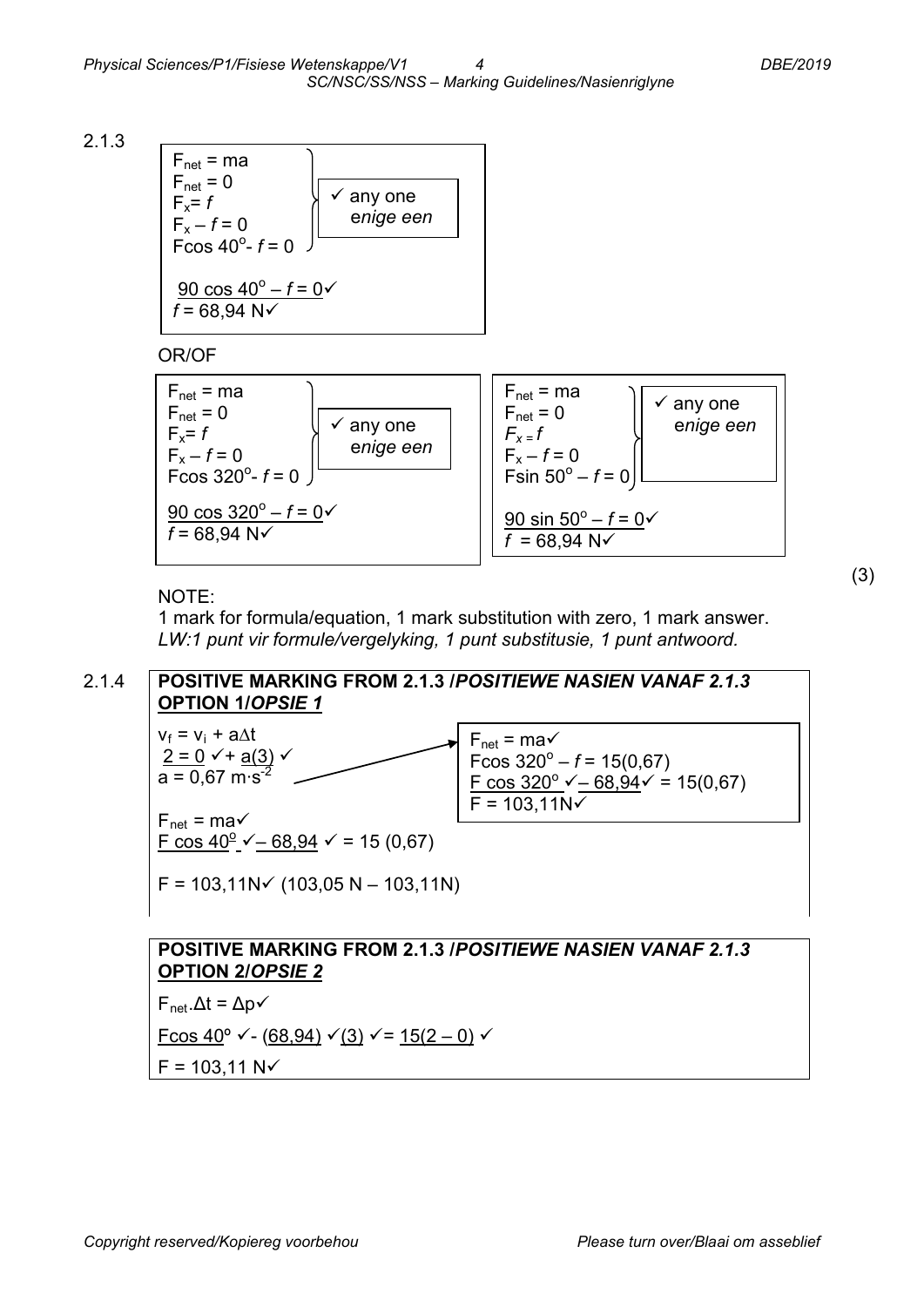# **POSITIVE MARKING FROM 2.1.3 /***POSITIEWE NASIEN VANAF 2.1.3* **OPTION 3/***OPSIE 3*

| $F_{\text{net}}$ = ma<br>$\frac{1}{2}$ any one<br>enige een         |
|---------------------------------------------------------------------|
| $F_x - f_k = ma$                                                    |
| $F_x - 68,94 \checkmark = 15 \frac{(2-0) \checkmark}{3 \checkmark}$ |
| $F_x = 78.94$ N                                                     |
| $\tan\theta = \frac{F_y}{F}$                                        |
| $tan 40^{\circ} = \frac{F_y}{78.94}$                                |
| $F_v = 66,24 N$                                                     |
| $F^2 = F_x^2 + F_y^2$                                               |
| $F^2 = (78.94)^2 + (66.24)^2$<br>$F = 103.05 N0$                    |

#### **POSITIVE MARKING FROM 2.1.3 /***POSITIEWE NASIEN VANAF 2.1.3* **OPTION 4/***OPSIE 4*

$$
\Delta x = \frac{v_i + v_f}{2} \Delta t
$$
  
\n
$$
= \frac{(2+0) \checkmark}{2} (3) \checkmark
$$
  
\n
$$
\Delta x = 3 \text{ m}
$$
  
\n
$$
W_{\text{net}} = \Delta K
$$
  
\n
$$
W_F + W_f = \Delta K \checkmark
$$
  
\n
$$
F \Delta x \cos \theta + f \Delta x \cos \theta = \Delta K
$$
  
\n
$$
\frac{F(3)\cos 40^\circ}{2} \checkmark + \frac{68,94(3)\cos 180^\circ}{2} \checkmark = \frac{1}{2} (15)(2^2) - \frac{1}{2} (15)(0)^2
$$
  
\n
$$
F = 103.06 \text{ N} \checkmark
$$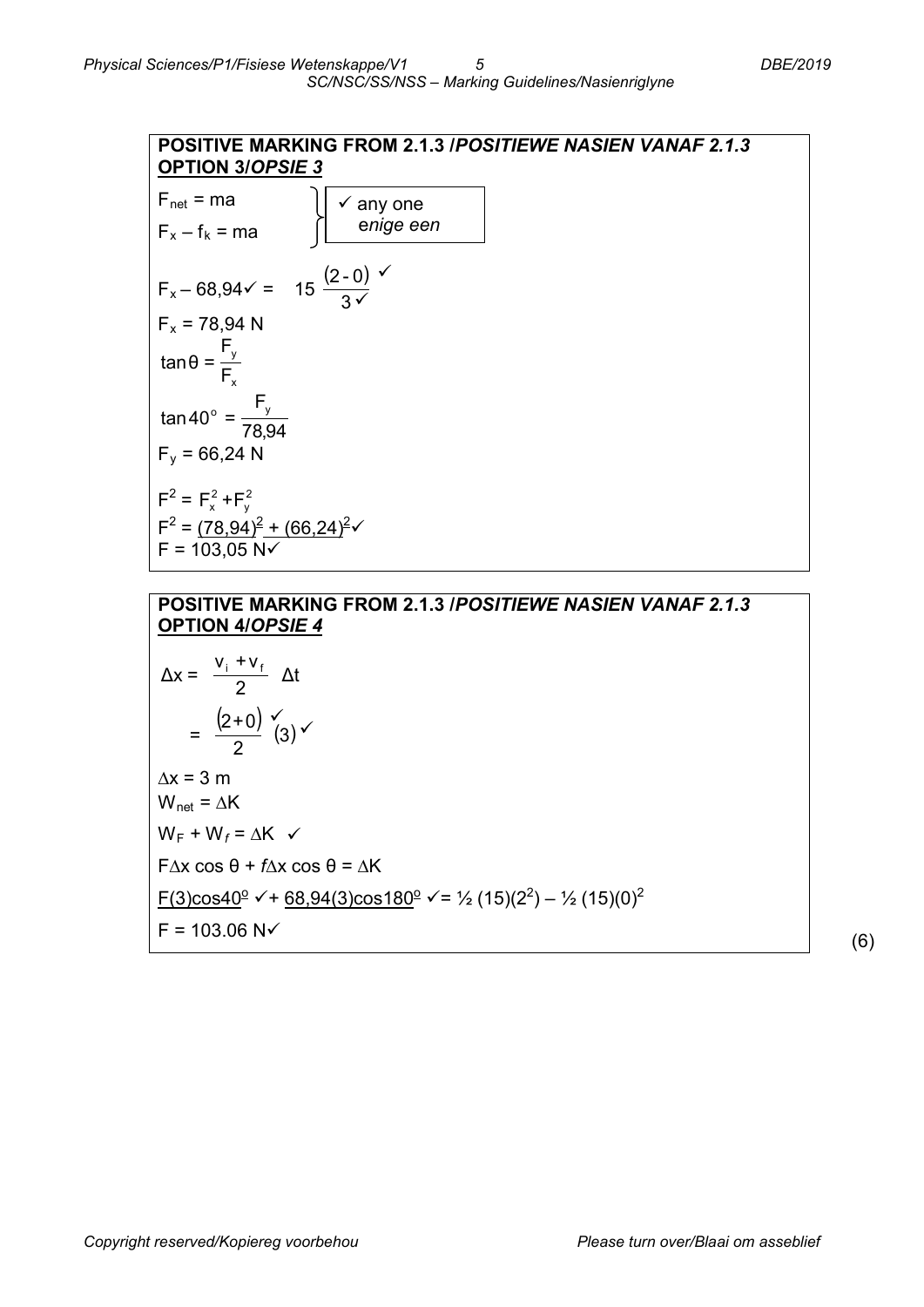

**[18]**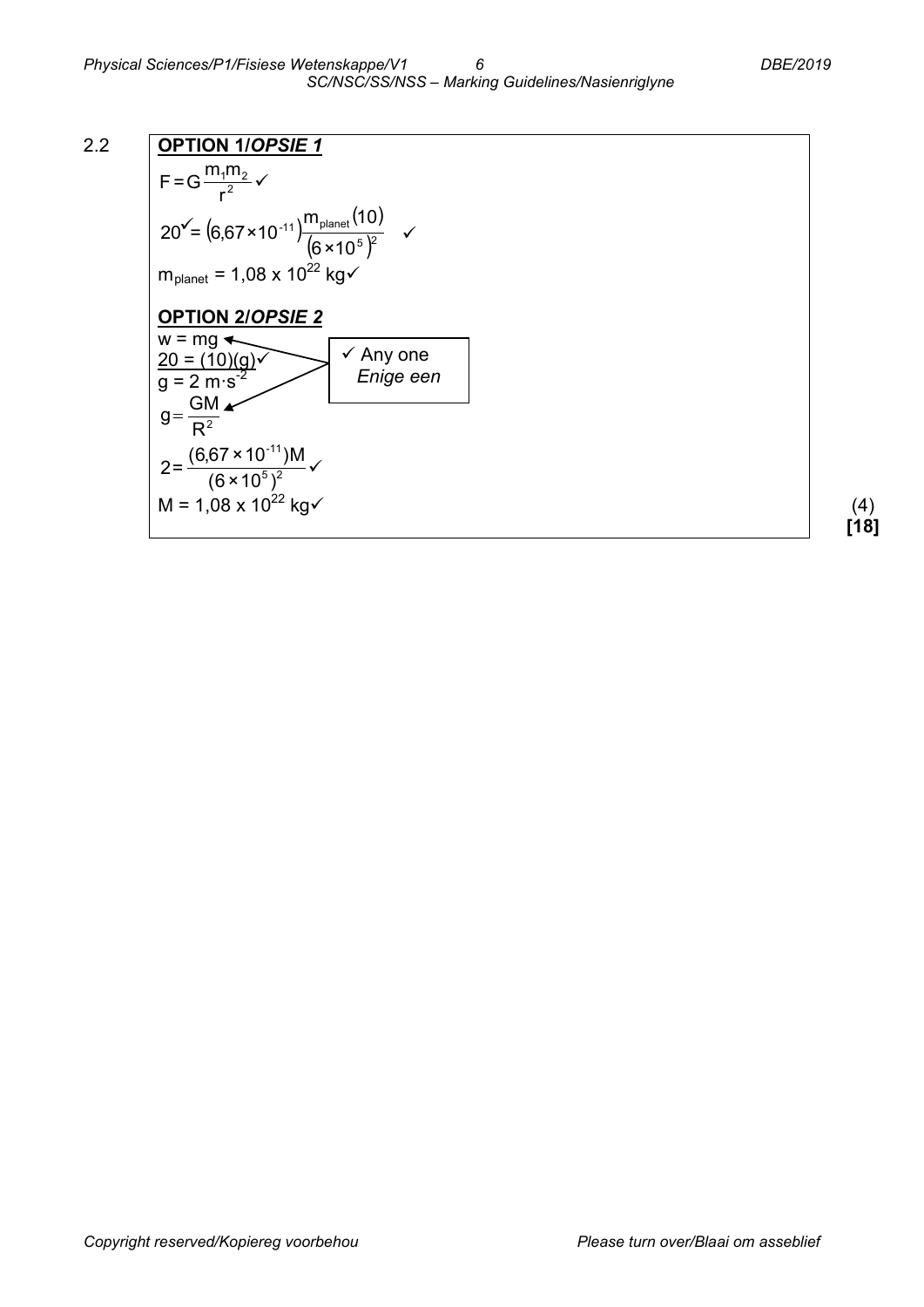*Physical Sciences/P1/Fisiese Wetenskappe/V1 7 DBE/2019 SC/NSC/SS/NSS – Marking Guidelines/Nasienriglyne*

# **QUESTION 3/***VRAAG 3*

3.1 Motion of an object under the influence of gravity/gravitational force (weight) only $\checkmark$ .

*Beweging van 'n voorwerp slegs onder die invloed van gravitasie/gravitasie krag (gewig).*

OR/*OF*

Motion in which the only force acting on the object is gravity/weight.  $\checkmark\checkmark$ *Beweging waar die enigste krag wat op die voorwerp inwerk, gravitasie/gewig is.*

# **ACCEPT/***AANVAAR*

Vertical motion in which friction/air resistance is absent.  $\checkmark\checkmark$ *Vertikale beweging waar wrywing/lugweerstand afwesig is.*

Motion in air with an acceleration of 9,8 m⋅s<sup>-2</sup>.  $\checkmark\checkmark$ *Beweging in lug met 'n versnelling van 9,8 m∙s-2* NOTE: 2 OR ZERO/ *2 of nul*

*.* (2)

# 3.2.1 **OPTION 1/***OPSIE 1* **Upwards positive/***Opwaarts positief***:**  $v_f = v_i + a\Delta t$  $0 = v_i + (-9.8) (1.53)$ ∴  $v_i = 14,99 \text{ m} \cdot \text{s}^{-1} (15 \text{ m} \cdot \text{s}^{-1})$   $\checkmark$ **Downwards positive/***Afwaarts positief*  $v_f = v_i + a\Delta t$  $0 = v_i + (9,8) (1,53)$ ∴  $v_i = -14,99$  m⋅s<sup>-1</sup>  $v_i = 14,99 \text{ m}·\text{s}^{-1}$  (15 m⋅ $\text{s}^{-1}$ )  $\checkmark$ **OPTION 2/***OPSIE 2*  $F_{net}$  = ma  $= 9.8$  (m)  $F_{net}$  Δt = mΔv $\checkmark$  $(9,8)(m)(1,53) = (m)(v_f - 0)$  $v_f$  = 14,99 m·s<sup>-1</sup> (15 m·s<sup>-1</sup>)  $\checkmark$ **OPTION 3/***OPSIE 3* **Upwards positive/***Opwaarts positief***:**  $Δy = v<sub>i</sub>Δt + 1/2aΔt<sup>2</sup>$  $0 = v_1(3,06) + \frac{1}{2}( -9,8)(3,06)^2$  $v_i = 14,99 \text{ m} \cdot \text{s}^{-1} \checkmark (15 \text{ m} \cdot \text{s}^{-1})$ **Downwards positive/***Afwaarts positief*  $Δy = v<sub>i</sub>Δt + 1/2aΔt<sup>2</sup>$  $0 = v_1(3,06) + \frac{1}{2}(9,8)(3,06)^2$  $v_i = 14,99 \text{ m} \cdot \text{s}^{-1}$  (15 m⋅s<sup>-1</sup>) NOTE: initial and final velocities can be swopped if starting from top, as long as sign of g is changed accordingly.

*LW: vf en vi kan omgeruil word indien van bopunt begin, solank teken van g dienooreenkomstig verander word.* (3)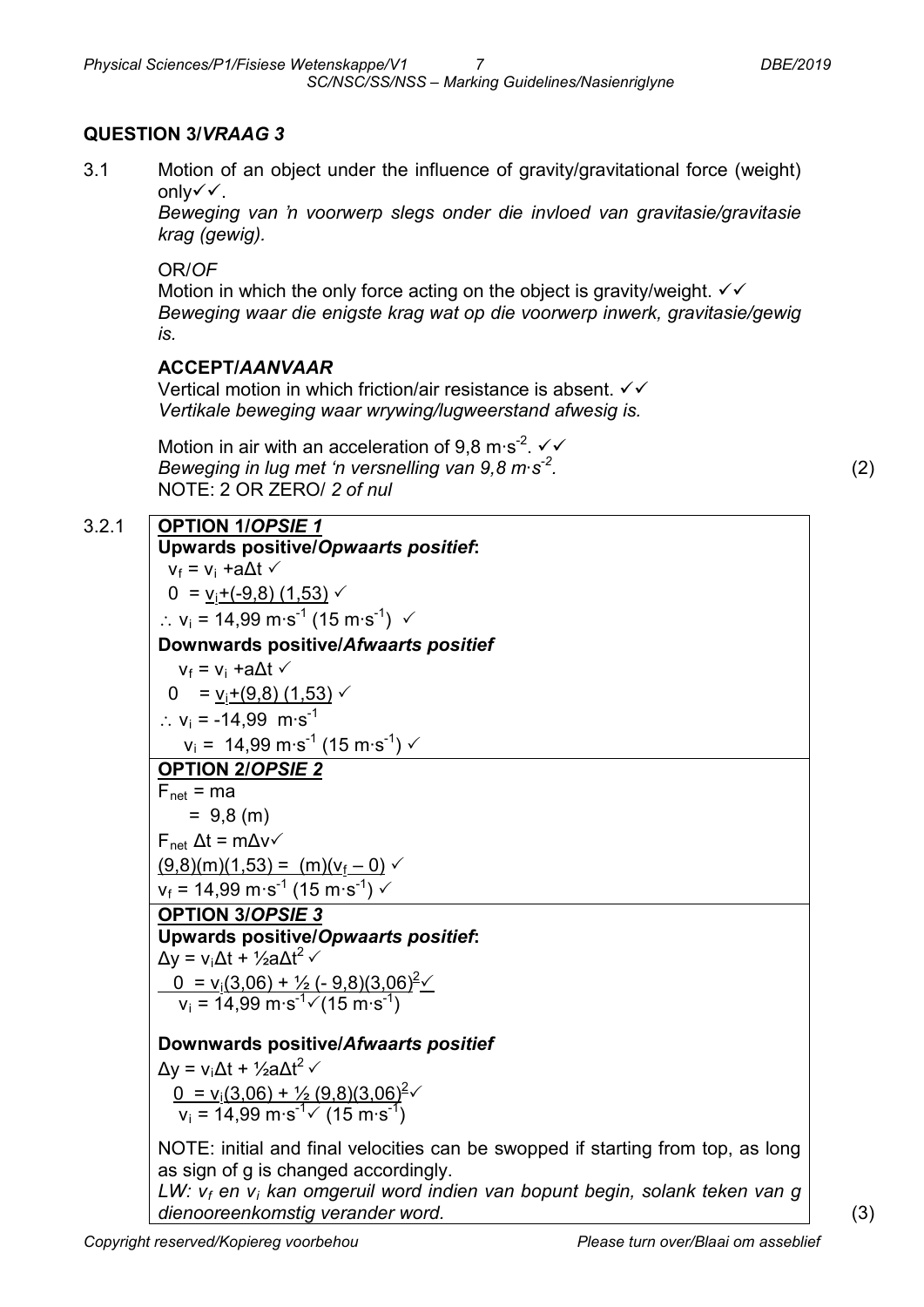3.2.2 **OPTION 1/***OPSIE 1* **POSITIVE MARKING FROM 3.2.1/** *Positiewe nasien vanaf 3.2.1* **Upwards positive/***Opwaarts positief***:**  $\Delta y = v_i \Delta t + \frac{1}{2} a \Delta t^2$   $\checkmark$ = <u>14,99 (1,53) + ½ (- 9,8)(1,53)<sup>2</sup>√</u>  $= 11.47 \text{ m} \cdot (11.46 - 11.48)$ Maximum height is/*Maksimum hoogte is* 11,47 m **Downwards positive/***Afwaarts positief*  $Δy = v<sub>i</sub>Δt + 1/2aΔt<sup>2</sup>$  $=$  -14,99 (1,53) +  $\frac{1}{2}$  (9,8)(1,53)<sup>2</sup>  $\checkmark$  = -11,47 m (11,46-11,48) Maximum height is /*Maksimum hoogte is* 11,47 m **OPTION 2/***OPSIE 2* **POSITIVE MARKING FROM 3.2.1/** *Positiewe nasien vanaf 3.2.1* **Upwards positive/***Opwaarts positief***:**  $v_f^2 = v_i^2 + 2a\Delta y$  $0 = (14.99)^2 + 2(-9.8)(Δy)$ Δy= 11,47 m∙(11,46-11,48) Maximum height reached is/*Maksimum hoogte bereik is* 11,47 m **Downwards positive/***Afwaarts positief:*  $v_f^2 = v_i^2 + 2a\Delta y$  $0 = (-14.99)^{2} + 2(9.8)(Δy)$ 

Δy= -11,47 m∙(11,46-11,48) Maximum height reached is/*Maksimum hoogte bereik is* 11,47 m

# **OPTION 3/***OPSIE 3* **POSITIVE MARKING FROM 3.2.1/** *Positiewe nasien vanaf 3.2.1* **Upwards positive/***Opwaarts positief***:**

$$
\Delta y = \left(\frac{v_i + v_f}{2}\right) \Delta t \quad \checkmark
$$

$$
= \left(\frac{(14.99 + 0)}{2}\right) (1.53) \checkmark
$$

 $\Delta v = 11.47$  m $\sqrt{ }$ Maximum height reached is /*Maksimum hoogte bereik is* 11,47 m

**Downwards positive/***Afwaarts positief:*

$$
\Delta y = \left(\frac{v_1 + v_1}{2}\right) \Delta t
$$
  
=  $\left(\frac{(-14.99 + 0)}{2}\right) (1.53)$   

$$
\Delta y = -11.47 \text{ m } (11.46 - 11.48)
$$
  
Maximum height reached is */Maksimum hoogte bereik is* 11.47 m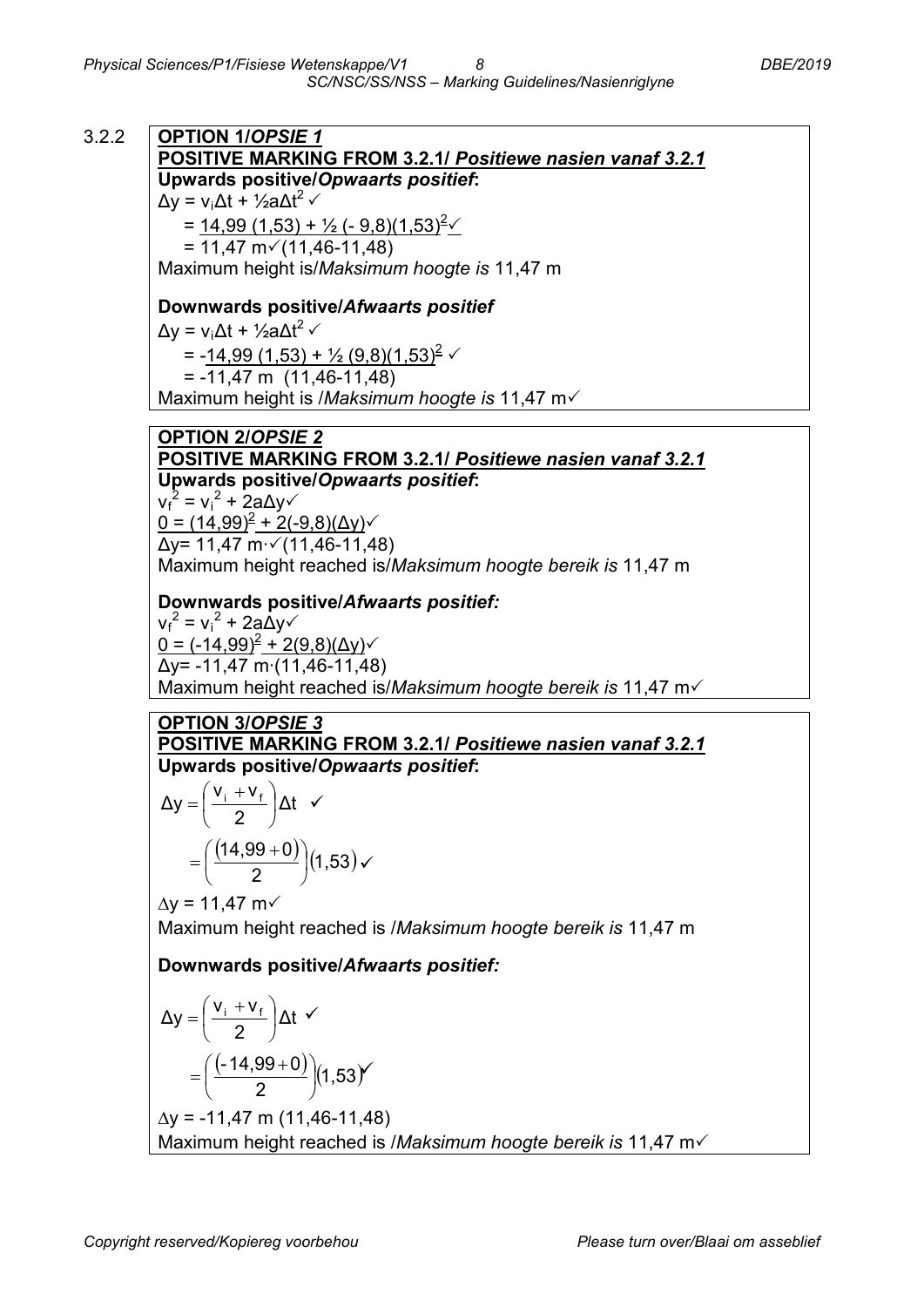**OPTION 4/***OPSIE 4* **POSITIVE MARKING FROM 3.2.1**  $\Delta E = \Delta K + \Delta U$  $\frac{1}{2}$  mv<sub>i</sub><sup>2</sup> + mgh<sub>i</sub> =  $\frac{1}{2}$  mv<sub>i</sub><sup>2</sup> + mgh<sub>i</sub>  $\frac{1}{2}$  (14,994)<sup>2</sup> + (9,8)(0) = 0 + 9,8 h<sub>f</sub>  $\checkmark$  $h_f = 11,47$  m $\checkmark$  (11,46-11,48) Maximum height reached is /*Maksimum hoogte bereik is* 11,47 m **OR***/OF*  $\Delta K = - \Delta U \sqrt{2}$  $\frac{1}{2}$  m(v<sub>f</sub><sup>2</sup> – v<sub>i</sub><sup>2</sup>) = - mg(h<sub>f</sub> – h<sub>i</sub>)  $\frac{1}{2}$  (0 - 14,99<sup>2</sup>) = - 9,8( h<sub>f</sub> - 0)  $\checkmark$  $h_f$  = 11,47 m (11,46-11,48) Maximum height reached is */Maksimum hoogte bereik is* 11,47 m<sup>/</sup> (3) 3.3 **OPTION 1/***OPSIE 1* **POSITIVE MARKING FROM 3.2.1 Upwards positive/***Opwaarts positief***:**  $\Delta y = v_i \Delta t + \frac{1}{2} a \Delta t^2$   $\checkmark$ = (14,99) (4) + ½ (- 9,8)(4)<sup>2</sup> $\checkmark$  $= -18.4$  m Position is 18,4 m downwards (below the edge of the roof)  $\checkmark$  / Posisie is *18,4 m afwaarts (onder die kant van die dak).* **Downwards positive/***Afwaarts positief*  $Δy = v<sub>i</sub>Δt + 1/2aΔt<sup>2</sup>$   $\checkmark$ = (-14,99) (4) + ½ (9,8)(4)<sup>2</sup> $\checkmark$  $= 18,4 m$ Position is 18,4 m downwards (below the edge of the roof)  $\sqrt{ }$  *Posisie is 18,4 m afwaarts (onder die kant van die dak)* 1 mark for any *1 punt vir enige*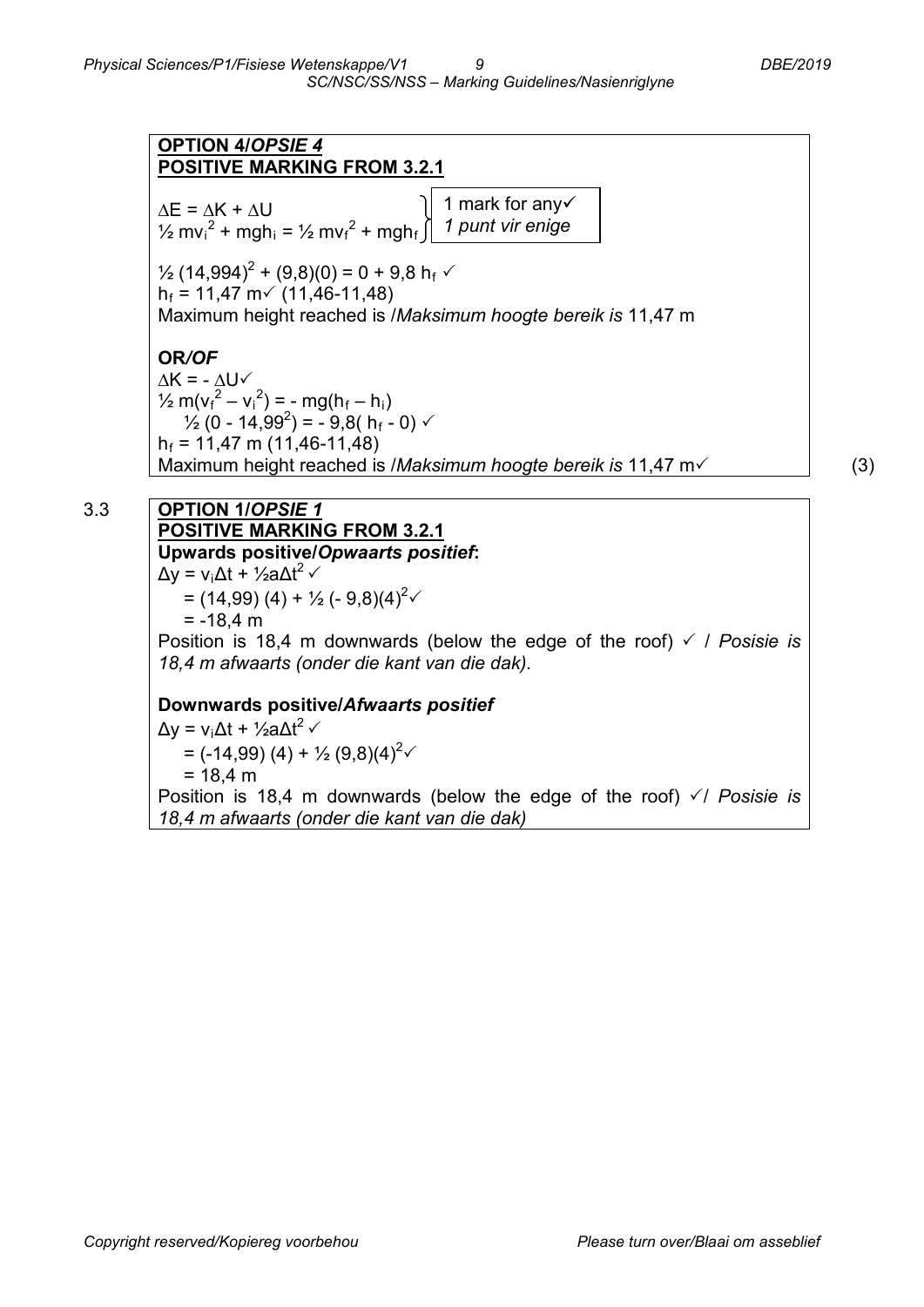**OPTION 2/***OPSIE 2* **POSITIVE MARKING FROM 3.2.1 Upwards positive/***Opwaarts positief***:**  $v_f = v_i + a\Delta t$  $=$  (14,99) + (-9,8) (4)  $= -24.2 \text{ m·s}^{-1}$  $v_f^2 = v_i^2 + 2a\Delta y$  $(-24,2)^2 = (14,99)^2 + 2(-9,8)(\Delta y)$ Δy= - 18,4 m∙ Ball is 18,4 m downwards (below the edge of the roof) / *Bal is 18,4 m afwaarts (onder die kant van die dak)* **Downwards positive/***Afwaarts positief:*  $v_f = v_i + a\Delta t$  $= (-14,99) + (9,8)$  (4)  $= 24.2 \text{ m·s}^{-1}$  $v_f^2 = v_i^2 + 2aΔy$  $(24,2)^2 = (-14,99)^2 + 2(9,8)(\Delta y)$ Δy= 18,4 m∙ Ball is 18,4 m downwards (below the edge of the roof) $\sqrt{}$  *Bal is 18,4 m* 

#### **OPTION 3/***OPSIE 3* **POSITIVE MARKING FROM 3.2.1 Upwards positive/***Opwaarts positief***:**

*afwaarts (onder die kant van die dak)*

 $\Delta y = \left(\frac{V_i + V_f}{2}\right) \Delta t \quad$  $\big| v_f = v_i + a\Lambda t$ 

$$
= \left(\frac{(14,99 \cdot 24,2)}{2}\right)\left(4\right) = -24.2 \text{ m} \cdot \text{s}^{-1}
$$

∆y =- 18,4 m

Ball is 18.4 m downwards (below the edge of the roof)  $\checkmark$  / Bal is 18.4 m *afwaarts (onder die kant van die dak).*

# **Downwards positive/***Afwaarts positief:*



Ball is 18,4 m downwards (below the edge of the roof)  $\checkmark$  / Bal is 18,4 m *afwaarts (onder die kant van die dak.)*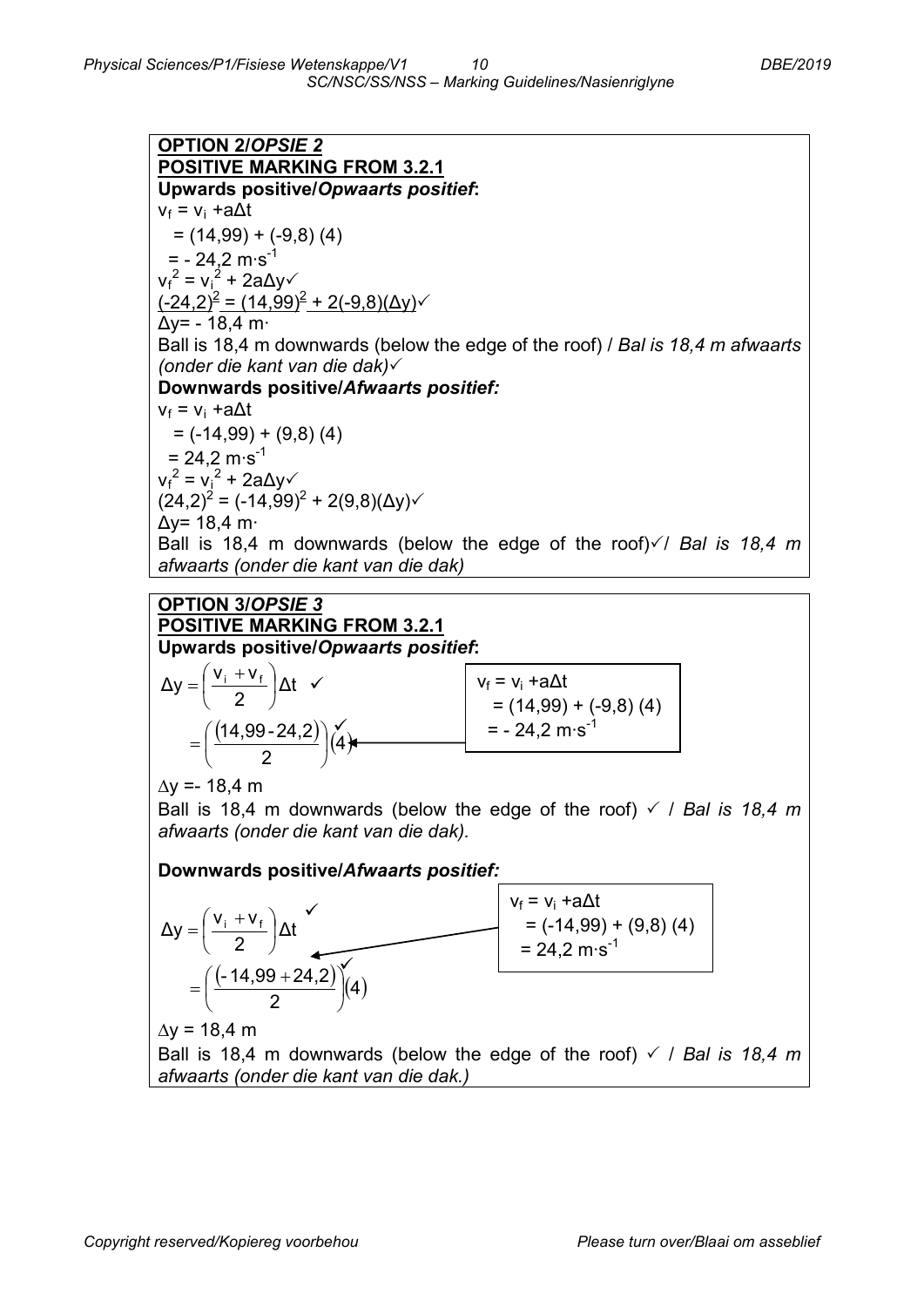#### **OPTION 4/***OPSIE 4*

Total time to return to starting point/*totale tyd terug na beginpunt*  $= 2(1,53) = 3,06$  s ∴ time from reference point to ground/ *tyd vanaf verwysingspunt tot by grond*  $= (4 - 3.06) = 0.94$  s  $\Delta y = v_i \Delta t + \frac{1}{2} (g) \Delta t^2$   $\checkmark$  $= (14,99)(0,94) + \frac{1}{2}(9,8)(0,94)^2$  $= 18,43$  m  $\checkmark$  downwards (below the edge of the roof) */afwaarts (onder die kant van die dak.* (3)

#### 3.4 No/*Nee*

The motion of the ball is only dependent on its initial velocity  $\checkmark$  the initial velocity depends on the time taken to reach maximum height.  $\leq$ 

*Die beweging van die bal is slegs afhanklik van sy beginsnelheid./die aanvanklike snelheid hang af van die tyd wat dit neem om maksimum hoogte te bereik.*

ACCEPT for 1 mark/ *AANVAAR vir 1 punt:*

The ball will still be in the air.  $\checkmark$ *Die bal sal nog steeds in die lug wees.*

OR/*OF* The ball is still falling  $\checkmark$ *Die bal is steeds besig om te val.*

OR/*OF* The ball would not have reached the ground. $\checkmark$ *Die bal sal nog nie die grond bereik het nie.*

OR/OF

The motion of the ball is independent of the height of the building.  $\checkmark$ *Die beweging van die bal is onafhanklik van die hoogte van die gebou*.

**NOTE**: If learners gave separate answers for 3.2 and 3.3, mark them together. Thus, if one answer is correct and the other incorrect 0/3 *LW: Indien leerders twee afsonderlike antwoorde gee vir 3.2 en 3.3, sien as geheel na. Dus, indien een verkeerd is, 0/3* (3) **[14]**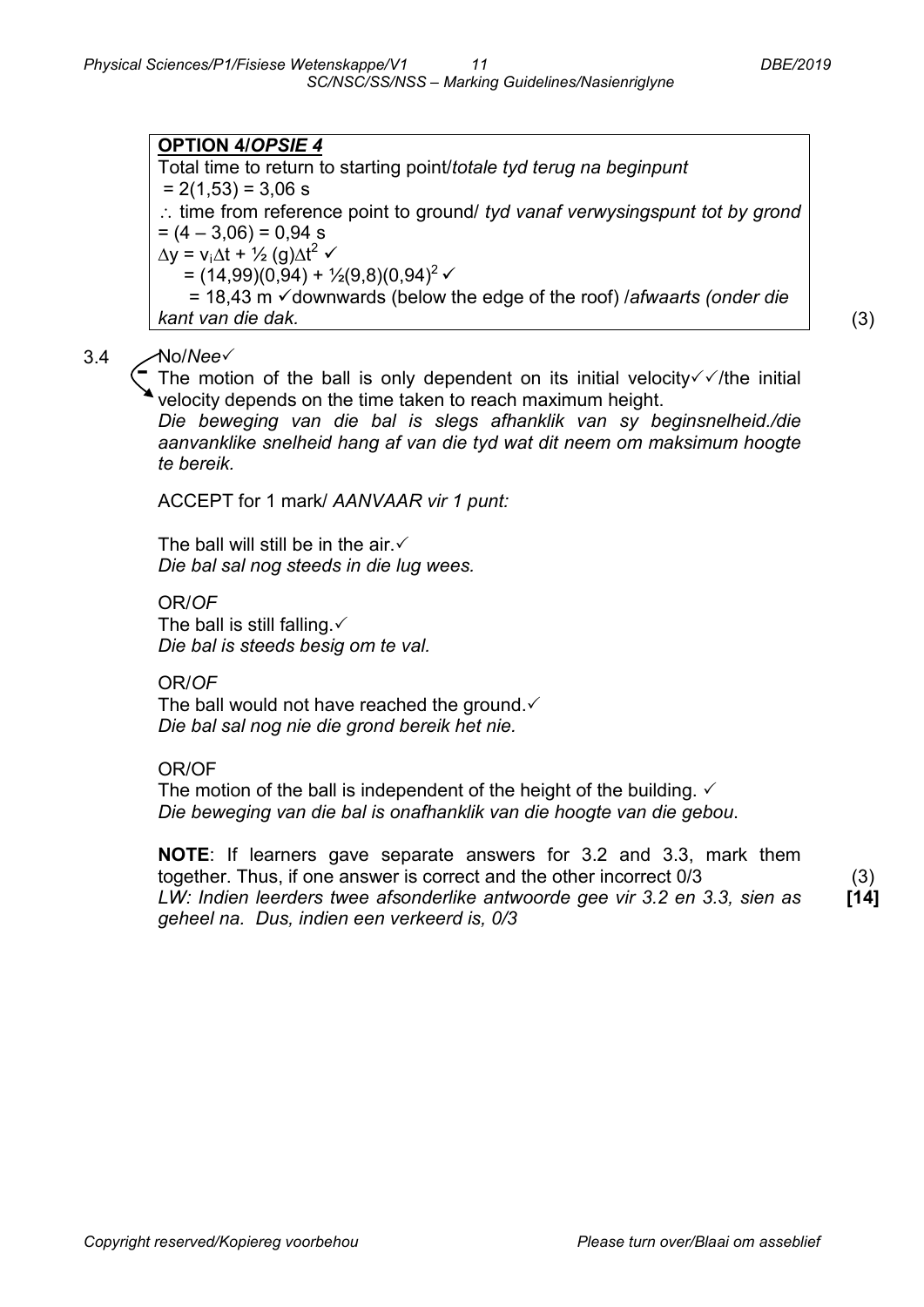**QUESTION 4/***VRAAG 4*

4.1 The total (linear) momentum in a isolated/closed system remains constant./ is conserved √√

*Die totale lineêre momentum in 'n geslote sisteem bly konstant/behoue.*

OR/*OF*

In an isolated/closed system the total momentum before a collision is equal to the total momentum after the collision.  $\checkmark\checkmark$ 

*SC/NSC/SS/NSS – Marking Guidelines/Nasienriglyne*

*In 'n geslote/geïsoleerde sisteem is die totale momentum voor die botsing gelyk aan die totale momentum na die botsing.*

#### **NOTE/***LET WEL***:**

- -1 for each key word/phrase omitted.
- *-1 vir elke sleutel woorde/frase weggelaat.*

Take the whole statement in context /*Vat die hele stelling in konteks*. (2)

# 4.2 **OPTION 1/***OPSIE 1*

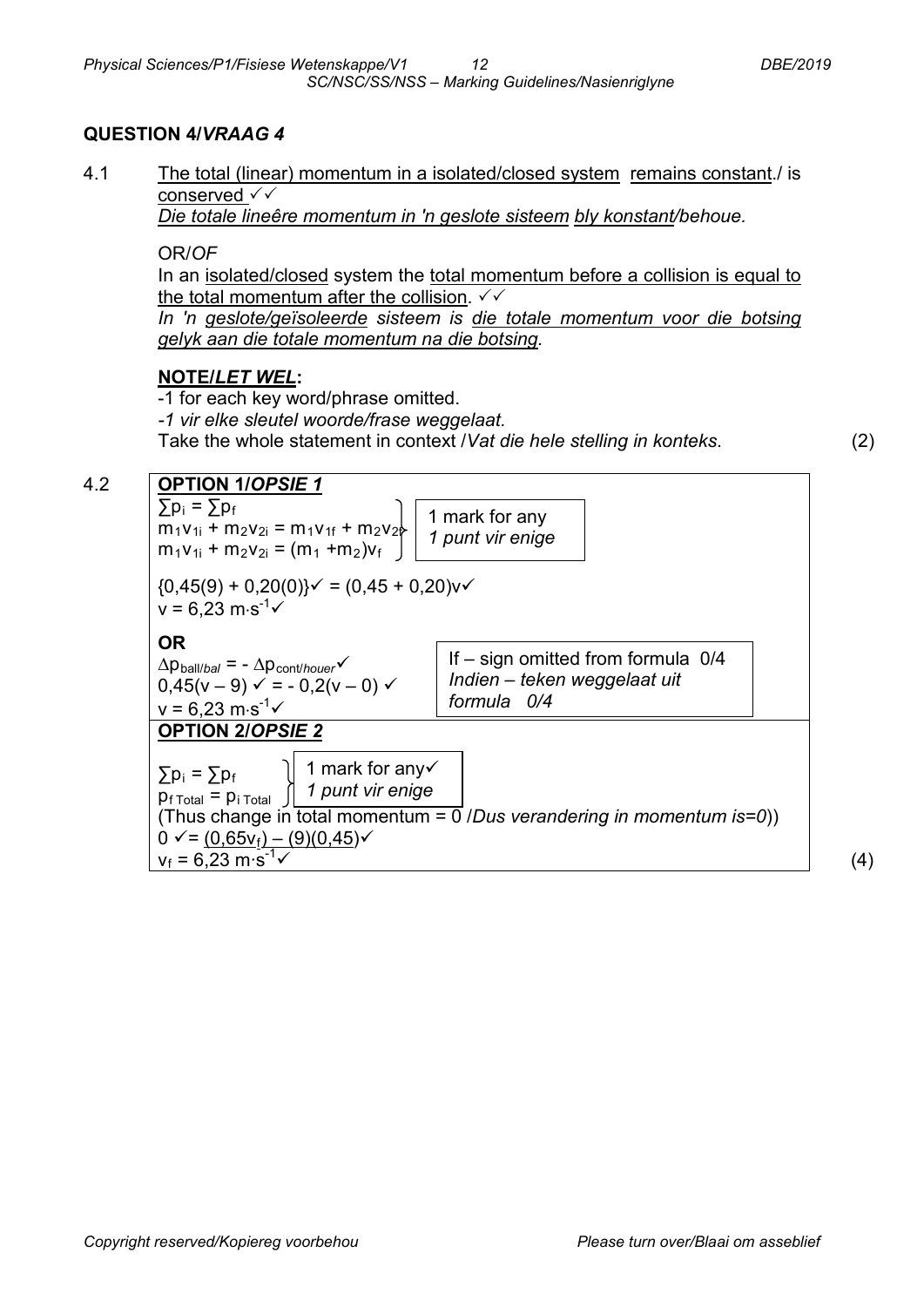4.3 **POSITIVE MARKING FROM 4.2/***POSITIEWE NASIEN VANAF 4.2*  $K = \frac{1}{2}mv^2$  (or  $E_K = \frac{1}{2}mv^2$ ) Total kinetic energy before collision:/*Totale kinetiese energie voor botsing:*  $\frac{1}{2}$  (0,45)(9)<sup>2</sup> + 0 $\checkmark$  = 18,225J Total kinetic energy after collision:/ *Totale kinetiese energie na botsing:*  $\frac{1}{2}$  (0,45 + 0,20)(6,23)<sup>2</sup> $\checkmark$  = 12,614J ∑Kbefore/voor ≠ ∑Kafter/na Collision is inelastic. /*Botsing is onelasties* If start with/ *indien begin met* ∑E<sub>Ki</sub> =∑E<sub>Kf</sub> 4/5 max/*maks* No calculation/ *geen berekening*: 0 Do not accept a conclusion of inelastic collision based on any other calculation (such as that of momentum or mechanical energy)*./ Moet geen afleiding van ' n onelastiese botsing aanvaar wat op enige ander berekening gebaseer is nie (soos byvoorbeeld momentum of meganiese energie).* (5)

**[11]**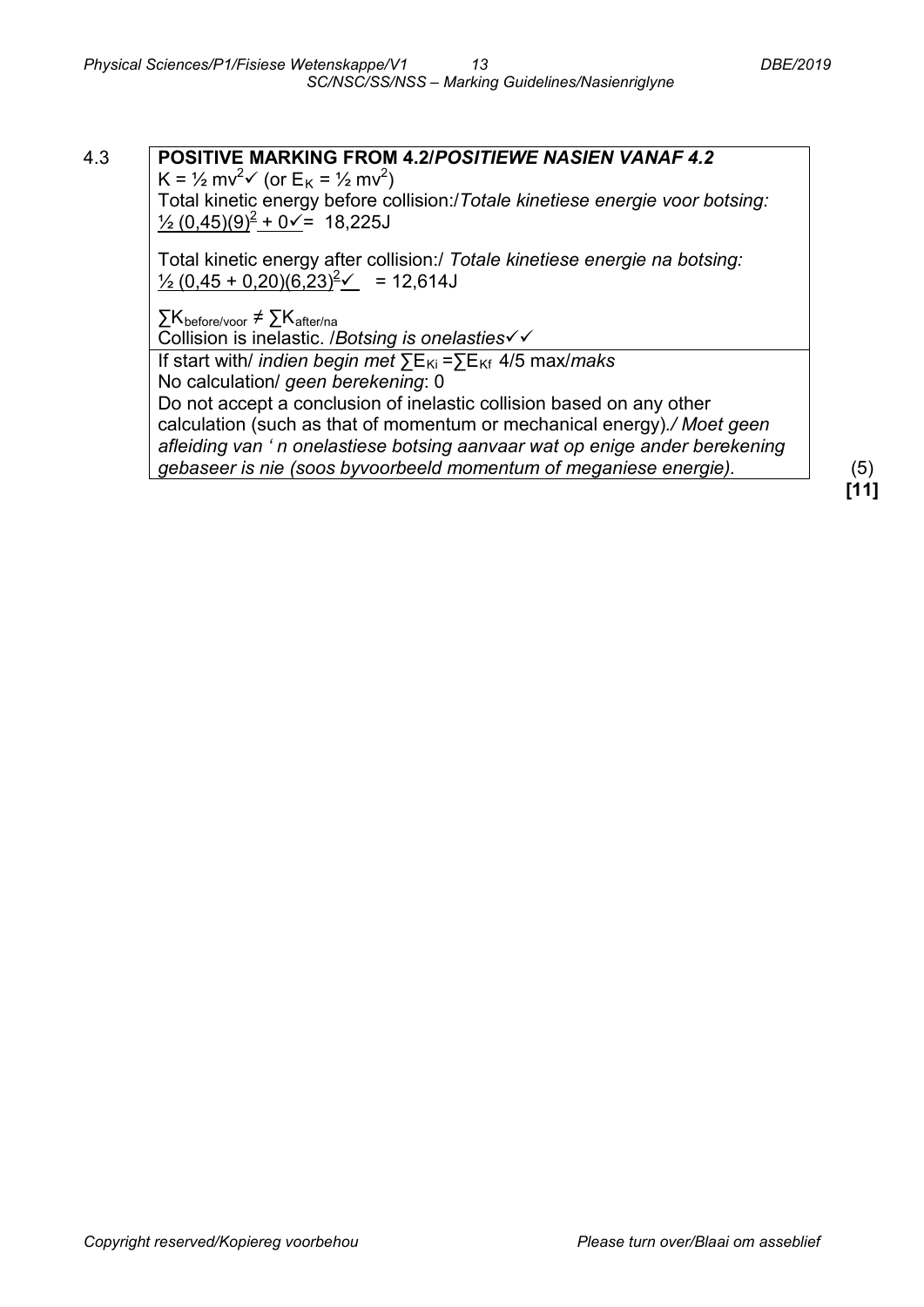# **QUESTION 5/***VRAAG 5*

5.1 Tension/*Spanning* (1)

5.2 There is friction/ tension in the system  $\checkmark$ *Daar is wrywing/spanning in die sisteem* OR/*OF* Friction/tension is a non-conservative force  $\checkmark$ *Wrywing/spanning 'n 'n niekonserwatiewekrag* OR/*OF* The system is not isolated because there is friction/tension  $\checkmark$ *Die sisteem in nie geïsoleerd nie omdat daar wrywing/spanning is* OR OR

OR/*OF* The internal energy increases because of friction  $\checkmark$ *Die interne energie neem toe as gevolg van wrywing.* The applied force is nonconservative *Die toegepaste krag is niekonservatief* It is not an isolated system  $(1)$ 

5.3



NOTE: maximum ¾ if friction and tension are not on a straight line *LW: maksimum ¾ indien wrywing en spanning nie in 'n reguitlyn nie.*

ACCEPT/*AANVAAR*



NOTE: maximum ¾ if N and  $w_1$  are not on a straight line *LW: maksimum ¾ indien N en w* ∟ *nie in 'n reguitlyn nie.*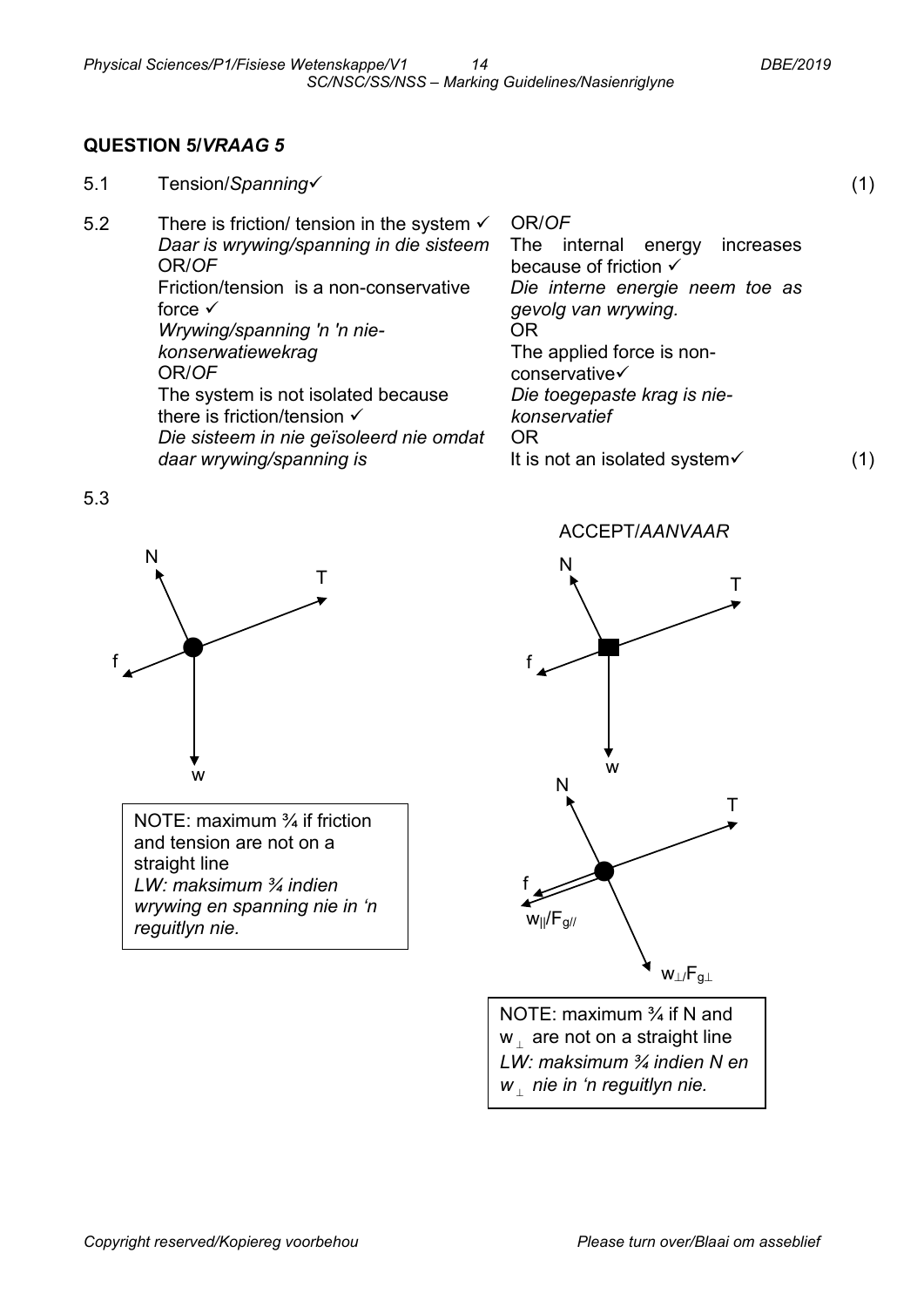| <b>Accepted labels/Aanvaarde benoemings</b>                                                                                                                                                                                    |                                                     |              |  |
|--------------------------------------------------------------------------------------------------------------------------------------------------------------------------------------------------------------------------------|-----------------------------------------------------|--------------|--|
| $F_g/F_w$ /weight/mg/gravitational force<br>W                                                                                                                                                                                  |                                                     | ✓            |  |
| $F_q/F_w$ /gewig/mg/gravitasiekrag                                                                                                                                                                                             |                                                     |              |  |
| Friction/F <sub>f</sub> /f <sub>k</sub> /178,22 N/wrywing/F <sub>w</sub><br>f                                                                                                                                                  |                                                     | ✓            |  |
| Normal (force)/F <sub>normal</sub> /F <sub>N</sub> /F <sub>normaal</sub> /F <sub>reaction/reaksie</sub><br>N                                                                                                                   |                                                     | ✓            |  |
| $\top$<br>$F_T/F_A/F_{\text{applied/toeqepas}}$ /700 N/Tension                                                                                                                                                                 |                                                     | $\checkmark$ |  |
| Notes/Aantekeninge                                                                                                                                                                                                             |                                                     |              |  |
| Mark awarded for label and arrow / Punt toegeken vir benoeming en pyltjie                                                                                                                                                      |                                                     |              |  |
| Do not penalise for length of arrows since drawing is not to scale. /Moenie                                                                                                                                                    |                                                     |              |  |
| vir die lengte van die pyltjies penaliseer nie aangesien die tekening nie                                                                                                                                                      |                                                     |              |  |
| volgens skaal is nie                                                                                                                                                                                                           |                                                     |              |  |
| Any other additional force(s) / Enige ander addisionele krag(te) Max/Maks                                                                                                                                                      |                                                     |              |  |
| $\frac{3}{4}$                                                                                                                                                                                                                  |                                                     |              |  |
|                                                                                                                                                                                                                                |                                                     |              |  |
| If force(s) do not make contact with body / Indien $krag(te)$ nie met die                                                                                                                                                      |                                                     |              |  |
| voorwerp kontak maak nie: Max/Maks: $\frac{3}{4}$                                                                                                                                                                              |                                                     |              |  |
|                                                                                                                                                                                                                                |                                                     |              |  |
| Deduct 1 mark for an arrow/arrows omitted / trek 1 punt af indien pyl/pyle<br>weggelaat                                                                                                                                        |                                                     |              |  |
|                                                                                                                                                                                                                                |                                                     |              |  |
|                                                                                                                                                                                                                                |                                                     |              |  |
|                                                                                                                                                                                                                                |                                                     |              |  |
| $W = F\Delta x \cos \theta \sqrt{}$                                                                                                                                                                                            |                                                     |              |  |
| $W_f = [178, 22(4) \cos 180^\circ]$ $\checkmark$                                                                                                                                                                               |                                                     |              |  |
| $= -712,88$ J $\checkmark$                                                                                                                                                                                                     |                                                     |              |  |
|                                                                                                                                                                                                                                |                                                     |              |  |
| <b>OPTION 1/OPSIE 1</b>                                                                                                                                                                                                        |                                                     |              |  |
| <b>POSITIVE MARKING FROM QUESTIONS 5.4 POSITIEWE NASIEN VANAF</b>                                                                                                                                                              |                                                     |              |  |
| <b>VRAE 5.4</b>                                                                                                                                                                                                                |                                                     |              |  |
| $W_{\text{net}} = \Delta E_K$                                                                                                                                                                                                  | 1 mark for any one $\checkmark$ /                   |              |  |
| $W_f + W_g + W_T = \Delta K$                                                                                                                                                                                                   | 1 punt vir enige een                                |              |  |
| $W_f$ + mgsin $\theta \Delta x \cos \theta$ + $W_T$ = $\Delta K$                                                                                                                                                               |                                                     |              |  |
|                                                                                                                                                                                                                                |                                                     |              |  |
| -712,88 + <u>(70)(9,8) (sin 30<sup>o</sup>)(4) cos 180<sup>o</sup> <math>\checkmark</math> + (700 x 4 x cos 0<sup>o</sup>)<math>\checkmark</math> = 1/2 70(<math>v_f^2</math> – 0)<math>\checkmark</math></u>                  |                                                     |              |  |
| $v_f = 4.52 \text{ m} \cdot \text{s}^{-1}$                                                                                                                                                                                     |                                                     |              |  |
|                                                                                                                                                                                                                                |                                                     |              |  |
|                                                                                                                                                                                                                                |                                                     |              |  |
| <b>NOTE:</b> $W_q$ can be obtained using any of the following formulae:                                                                                                                                                        |                                                     |              |  |
| LW: w <sub>g</sub> kan verkry word deur enige een van die volgende formules:                                                                                                                                                   |                                                     |              |  |
| $W_{\text{gravity/gravitasis}} = mg\Delta x \cos\theta$<br>$= (70)(9,8)(4)$ . (cos 120 <sup>o</sup> )                                                                                                                          |                                                     |              |  |
|                                                                                                                                                                                                                                |                                                     |              |  |
|                                                                                                                                                                                                                                |                                                     |              |  |
|                                                                                                                                                                                                                                |                                                     |              |  |
| -712,88 + <u>(70)(9,8)(4)cos 120<sup>°</sup>)</u> $\checkmark$ + <u>(700 x 4 x cos 0<sup>°</sup>)</u> $\checkmark$ = <u>½ 70(<math>v_f^2</math> – 0)<math>\checkmark</math></u><br>$v_f$ = 4,52 m·s <sup>-1</sup> $\checkmark$ |                                                     |              |  |
|                                                                                                                                                                                                                                |                                                     |              |  |
| $W_{\text{gravity/gravitasis}} = -\Delta \text{ mgh} = - \text{ mg(h}_f - h_0)$                                                                                                                                                |                                                     |              |  |
| $=$ mg $\Delta$ ycos $\theta$                                                                                                                                                                                                  |                                                     |              |  |
| $W_{\text{gravity/gravitasie}} = \text{mgsin}\theta \Delta x \text{cos}\theta$                                                                                                                                                 | $= ((70)(9,8) 4(\sin 30^{\circ}) \cos 180^{\circ})$ |              |  |

 $5.4$ 

(4)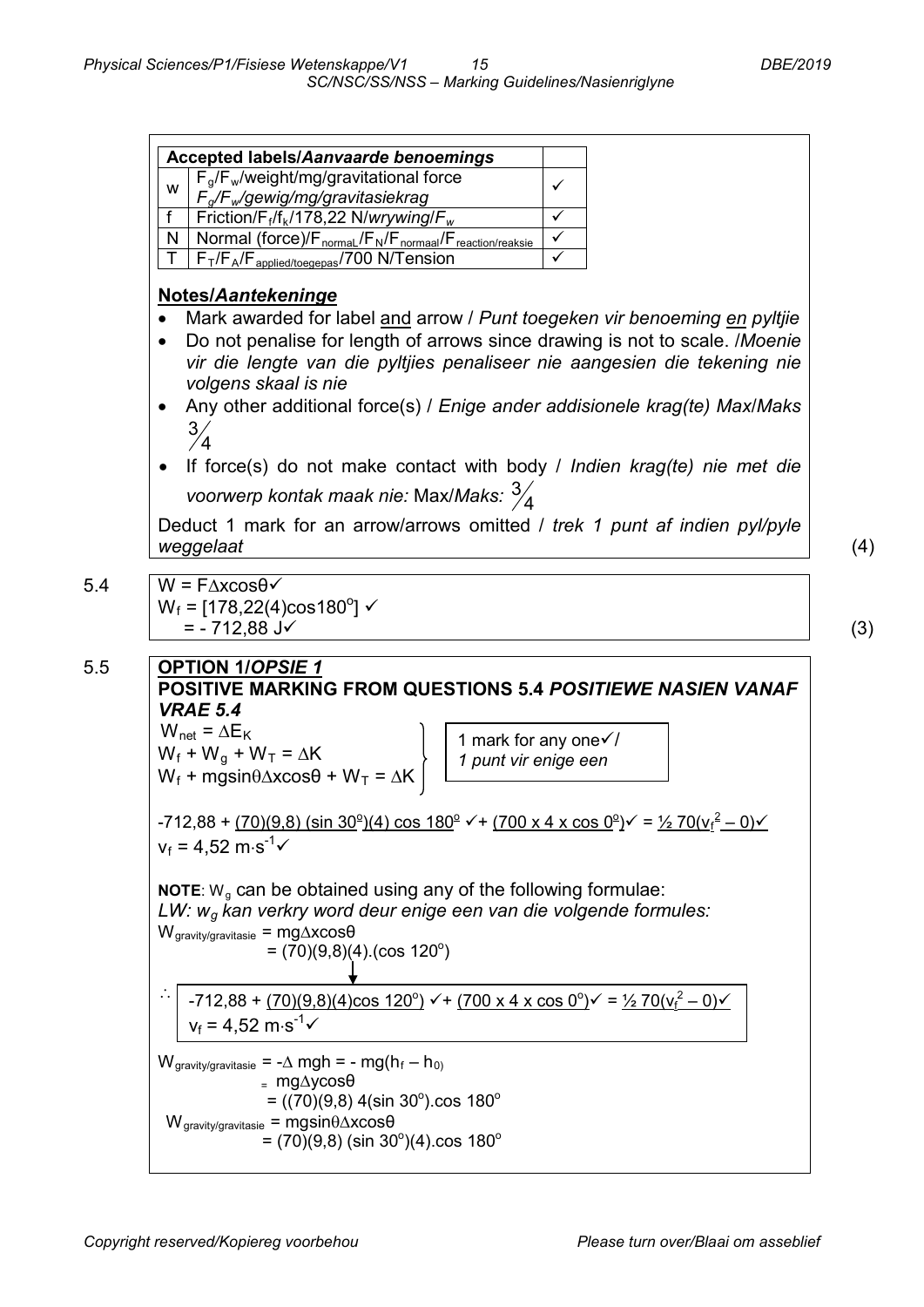**OPTION 2/***OPSIE 2* **POSITIVE MARKING FROM 5.4 /** *POSITIEWE NASIEN VANAF 5.4*   $W_{nc} = \Delta E_K + \Delta E_p$   $\checkmark$  $W_T + W_f = \Delta E_K + \Delta E_p$  $(700)(4) \cos 0^{\circ}$ ) $\checkmark$  + (-712,88) = [(70)(9,8) 4(sin 30 $^{\circ}$ ). - 0 ] $\checkmark$  + <u>½ 70(v<sub>f</sub><sup>2</sup> – 0)</u> $\checkmark$  $v_f = 4,52 \text{ m·s}^{-1}$ **OPTION 3**  $F_{\text{net}} = F_T - [mg\sin\theta + f_k]$ = <u>700 – [(70 x 9,8 sin 30º) + 178,22</u>] ✓  $= 178,78 N$  $W_{\text{net}} = \Delta E_K$  $F_{net}$  .  $\Delta x \cos \theta = \Delta E_K$ (178,78)(4)cos0 <sup>o</sup> =.½ 70(vf <sup>2</sup> – 0)  $v_f = 4.52 \text{ m·s}^{-1}$  $\checkmark$  (5)

# 5.5 **WHERE EQUATIONS OF MOTION ARE USED:/** *WAAR*   $\bm{BEWEGINGSVERGELYKING GEBRUIK: MAXIMAKS \hspace{0.1cm} // 5$

 $F_{net}$  = ma  $F_T$  – [mgsin $\theta$  +  $f_k$ ] = ma 700 – [(70 x 9,8 sin 30o ) + 178,22] = 70a  $a = 2,554 \text{ ms}^{-2}$  $v_f^2 = v_i^2 + 2a\Delta x$  $= 0 + 2(2,554)(4)$  $v_f = 4.52$  m⋅s<sup>-1</sup>

# 5.6 **POSITIVE MARKING FROM 5.4/***POSITIEWE NASIEN VANAF 5.4*

 $2(-712,88) = -1425,76$  J

OR/OF Double the answer (in question 5.4).  $\checkmark$ *Dubbel die antwoord (in vraag 5.4)* (1)

**[15]**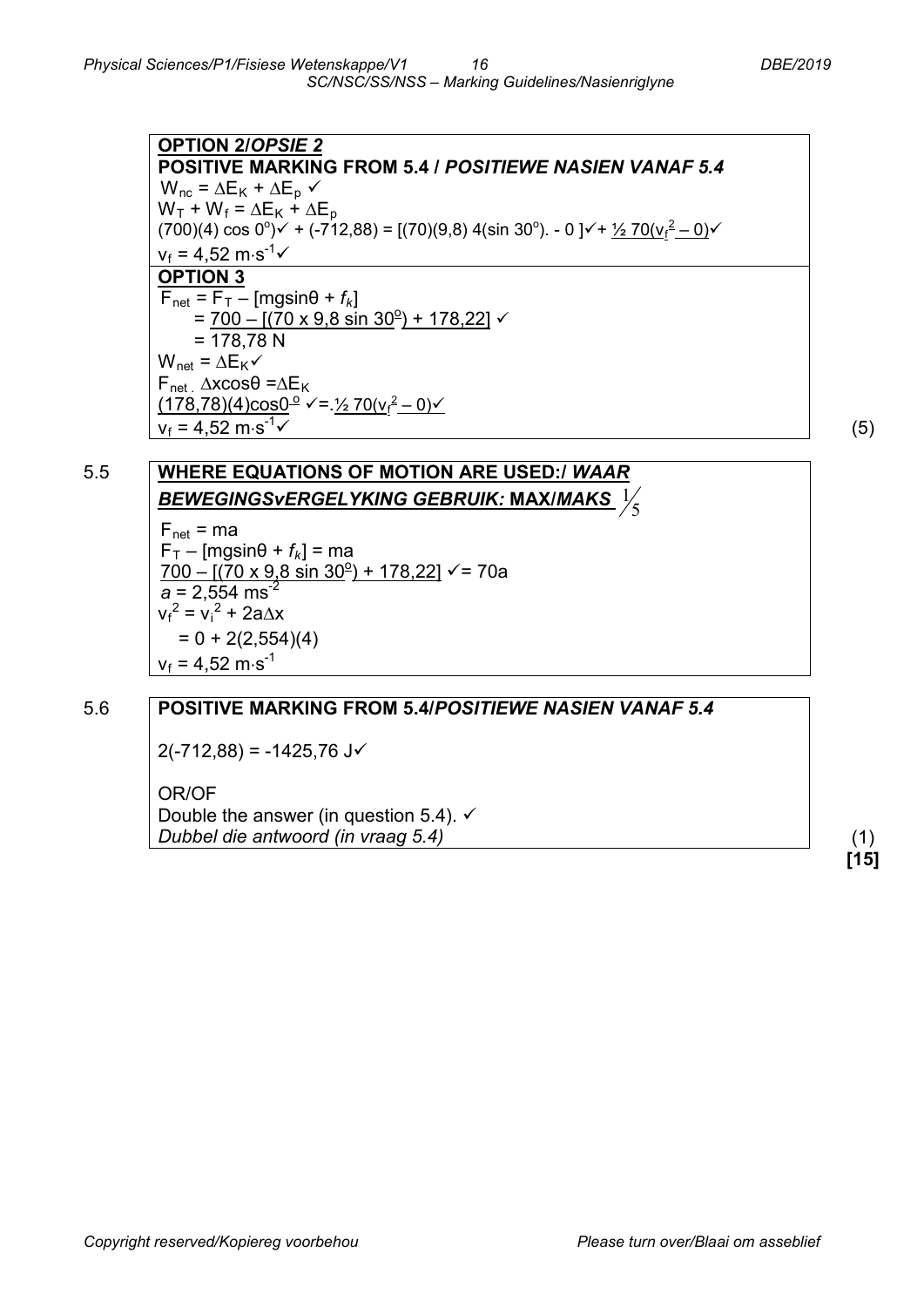#### *Physical Sciences/P1/Fisiese Wetenskappe/V1 17 DBE/2019 SC/NSC/SS/NSS – Marking Guidelines/Nasienriglyne*

#### **QUESTION 6/***VRAAG 6*

 $300 = v_i (10)$  $v_i = 30 \text{ m·s}^{-1}$ 

6.1.1  $\Delta x = v_i \Delta t + \frac{1}{2} a \Delta t^2$ 

$$
v = \frac{d}{t} = \frac{300}{10} \sqrt{3} = 30 \text{ m} \cdot \text{s}^{-1} \sqrt{3}
$$

**NOTE/***LET WEL***:** Accept/*Aanvaar* ∆x = vi∆t (2)

6.1.2 The change in frequency (or pitch) (of the sound) detected by a listener because the source and the listener have different velocities relative to the medium of sound propagation.  $\sqrt{\sqrt{ }}$ 

> *Die verandering in die frekwensie (of toonhoogte) (van die klank) waargeneem deur 'n luisteraar omdat die bron en die luisteraar verskillende snelhede relatief tot die voortplantingsmedium het.*

#### OR/*OF*

An (apparent) change in observed/detected frequency (pitch), (wavelength) as a result of the relative motion between a source and an observer (listener). √

*'n Skynbare verandering in waargenome frekwensie (toonhoogte),(golflengte) as gevolg van die relatiewe beweging tussen die bron en 'n waarnemer/ luisteraar.*

#### **NOTE/***LET WEL***:**

-1 for each key word/phrase omitted. *-1 vir elke sleutel woorde/frase weggelaat* (2)

6.1.3 Car/source (just) passes observer  $\checkmark\checkmark$ *Motor beweeg net verby die waarnemer* **Accept**:

Car moves away from observer  $\checkmark\checkmark$ No relative motion between car and observer  $\checkmark\checkmark$ Car and observer at the same place/position $\checkmark$ 

#### *Aanvaar:*

*Motor beweeg verby waarnemer Geen relatiewe beweging tussen motor en waarnemer Motor en waarnemer by dieselfde plek/posisie.* (2)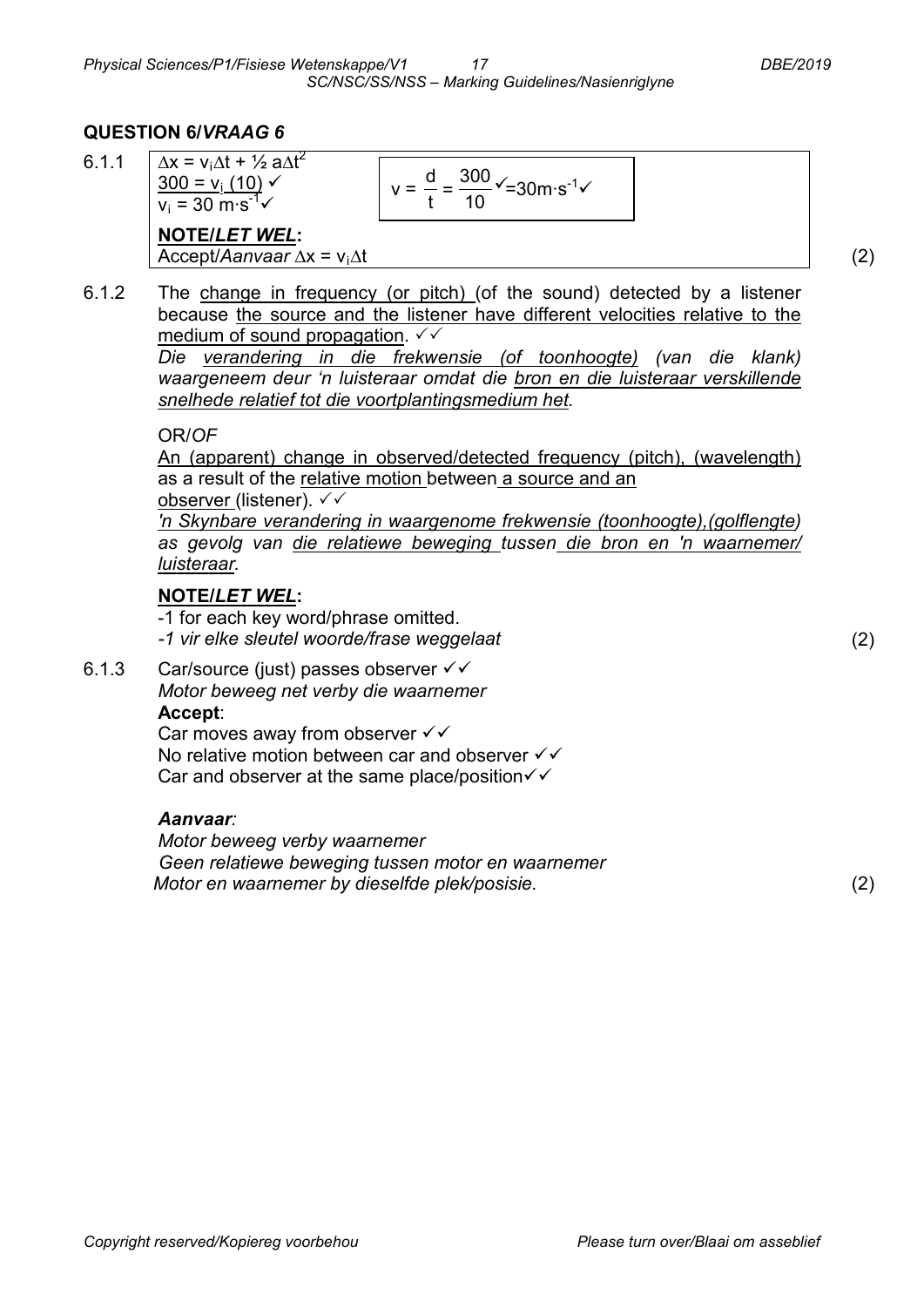

# **Notes/***Aantekeninge***:**

• Any other Doppler formula, e.g. /*Enige ander Doppler formula b.v.*

$$
f_{L} = \frac{v - v_{L}}{v - v_{S}} f_{S} - \text{Max/Maks. } \frac{3}{4}
$$

Marking rule 1.5: No penalisation if zero substitutions are omitted. *Nasienreël 1.5. Geen penalisering indein nul vervangings uitgelaat word*

6.2 Doppler / Blood flow meter

*Dopplervloeimeter/ bloedvloeimeter* Measuring the heartbeat of a foetus *Meting van hartklop van 'n fetus* Radar Sonar

| Any $2 \checkmark$<br>Enige 2 |  |
|-------------------------------|--|
|                               |  |

Used to determine whether stars are receding or approaching earth/ *Gebruik om te bepaal of sterre na of weg van die aarde beweeg* (2)

**[12]**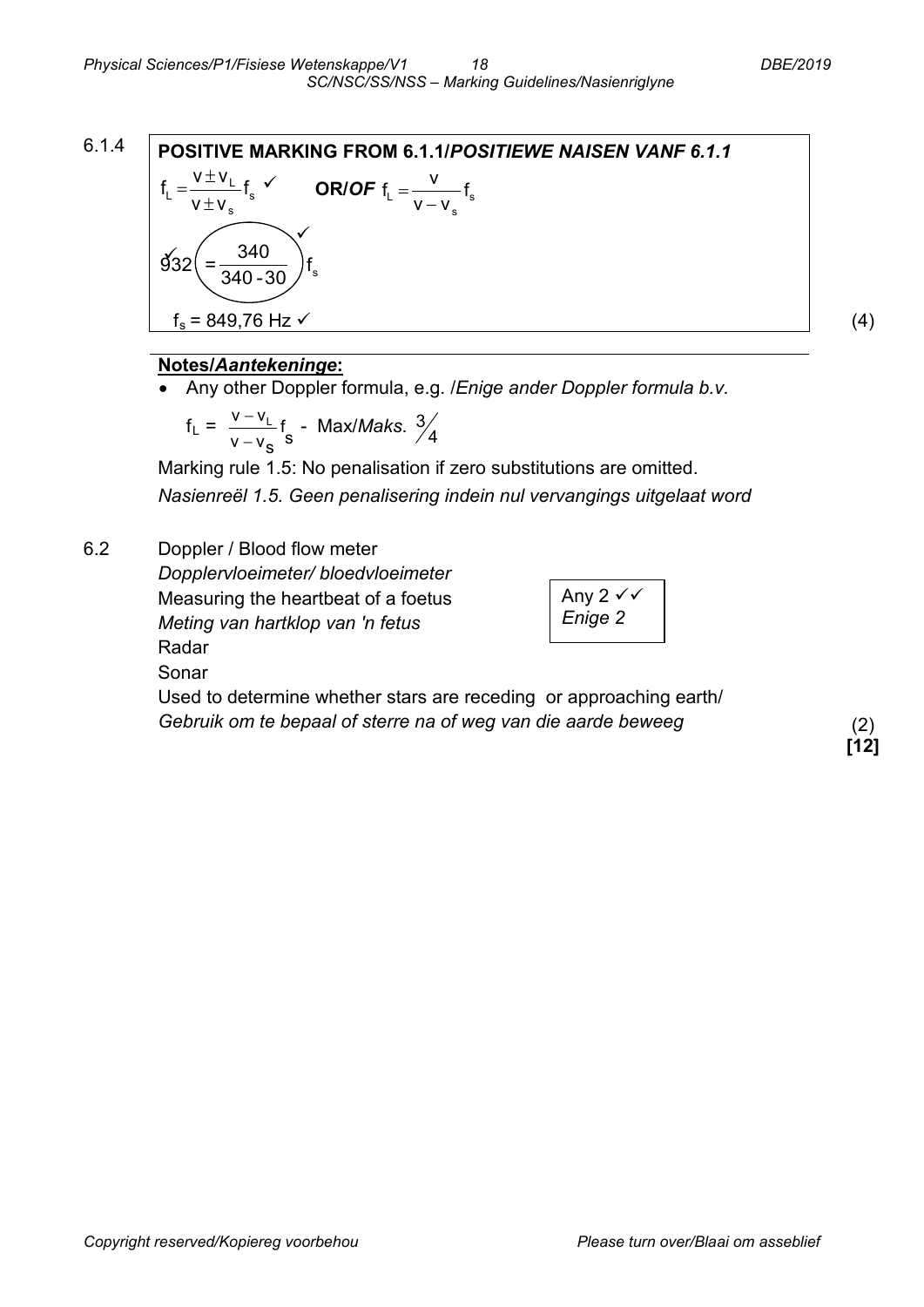#### **QUESTION 7/***VRAAG 7*

7.1 The electric field at a point is the electrostatic force experienced per unit positive charge placed at that point.  $\checkmark\checkmark$ *Die elektriese veld by 'n punt is die* elektrostatiese krag *wat per eenheid* 

*positiewe lading wat by daardie punt geplaas word, ervaar word.*

#### **NOTE/***LET WEL***:**

-1 for each key word/phrase omitted. If definition of electric field: 0/2 *-1 vir elke sleutel woorde/frase weggelaat. Indien definisie van elektriese veld 0/2* (2)

# 7.2  $\angle$  q<sub>2</sub> is positive  $\checkmark$  $\leq$

The electric field due to  $q_1$  points to the right because  $q_1$  is negative.  $\checkmark$  Since the net field is zero, field due to  $q_2$  must point to the left away from  $q_2$ ,  $\checkmark$ hence  $q_2$  is positive.

*q*<sup>2</sup> *is positief*

*Die elektriese veld as gevolg van q*<sup>1</sup> *is na regs gerig omdat q*1*negaitief is. Aangesien die net veld nul is, moet die veld as gevolg van q*<sup>2</sup> *na links weg van q*<sup>2</sup> *wees.*

OR/OF



 $q_2$  is positive  $\checkmark$ 

Since E<sub>net</sub> is zero,  $E_1$  and  $E_2$  are in opposite directions  $\checkmark$  therefore q<sub>1</sub> and q<sub>2</sub> are oppositely charged.  $\checkmark$ 

 $q_2$  *is positief* 

*Omdat E<sub>net</sub> nul is, is*  $E_1$  *en*  $E_2$  *in teenoorgestelde rigtings*  $\checkmark$  *daarom is q<sub>1</sub> en q2 teenoorgesteld gelaai.* (3)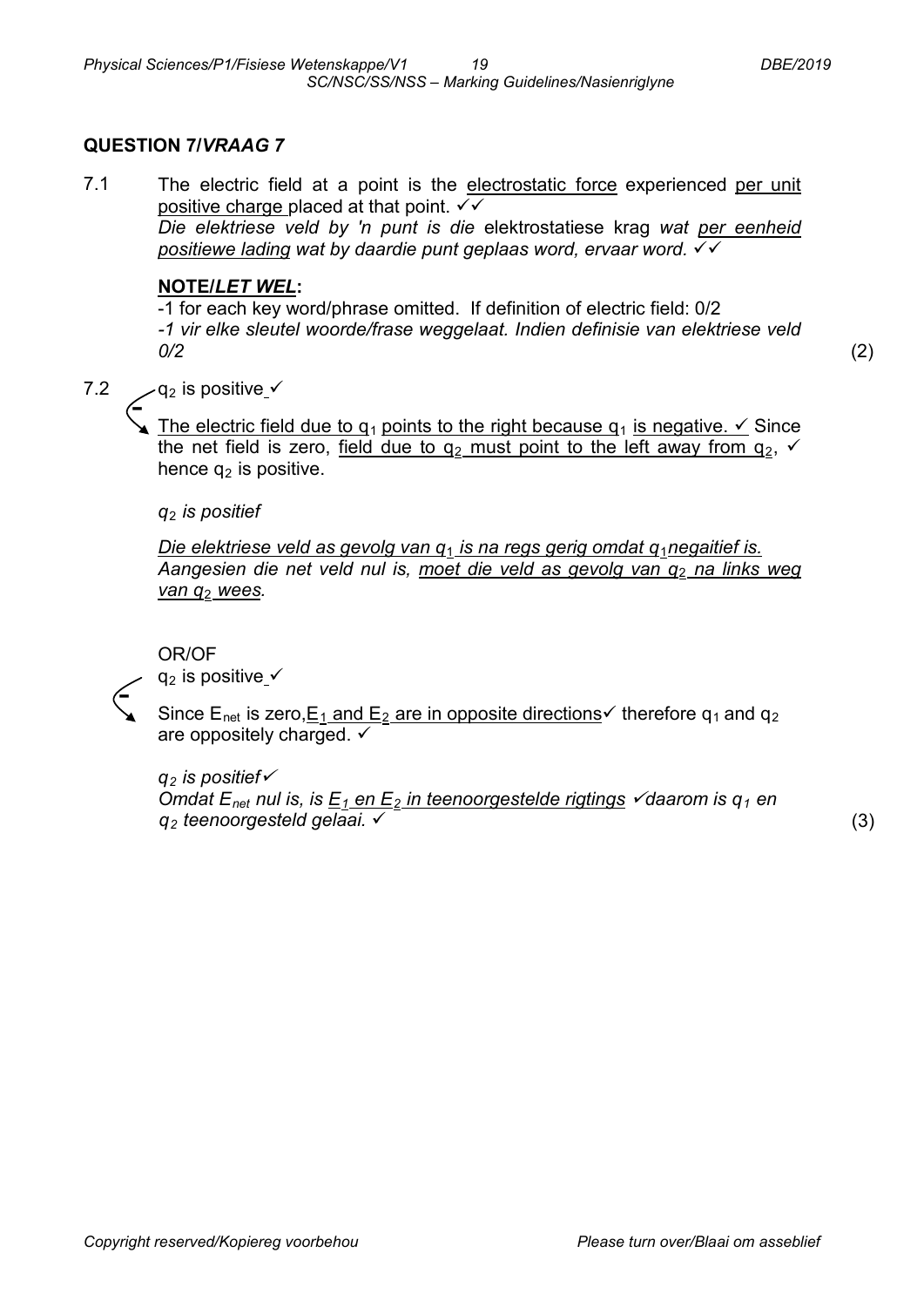

7.4 The electrostatic force (of attraction/repulsion) between two point charges is directly proportional to the product of the charges and inversely proportional to the square of the distance between them.  $\checkmark\checkmark$ 

> *Die elektrostatiese krag(aantekking/afstotend) tussen twee puntladings is direk eweredig aan die produk van die ladings en omgekeerd eweredig aan die kwadraat van die afstand tussen hulle.* (2)

#### **NOTE/***LET WEL***:**

-1 for each key word/phrase omitted.If masses used instead of charges 0 *-1 vir elke sleutel woorde/frase weggelaat Indien massas gebruik 0*

7.5 **POSITIVE MARKING FROM 7.3/***POSITIEWE NASIEN VANAF 7.3* 2  $1 - 2$ r  $F=\frac{kQ_1Q_2}{r^2}$  $(9\times10^{9})$  $(3\times10^{-9})$  $(4,8\times10^{-8})$  $(0,3)^2$ 9 0,3 9×10° 13×10° 14,8×  $F =$  $\frac{(-9)(4.8 \times 10^{-8})}{\sqrt{1}}$  $= 1,44 \times 10^{-5} \text{ N}$  (3)

#### 7.6 **POSITIVE MARKING FROM 7.2 AND 7.3/***POSITIEWE NASIEN van 7.2 en 7.3*

YES/*JA* Both charges are equal and positive  $\checkmark$ *Beide ladings is gelyk en positief*

Accept calculation which shows charges the same and positive/ *Aanvaar berekening wat toon dat ladings dieselfde en positief is.*

If the answer is YES, mark according to the memo, if NO check 7.2 first for sign of charge. If stated NEGATIVE at 7.2, then answer is: No $\checkmark$ , the direction is incorrect.  $\checkmark$ 

*Positiewe nasien vanaf 7.2: Indien antwoord vir 7.2 NEGATIEF, dan is hierdie antwoord: Nee , die rigting is verkeerd.* 

> (2) **[16]**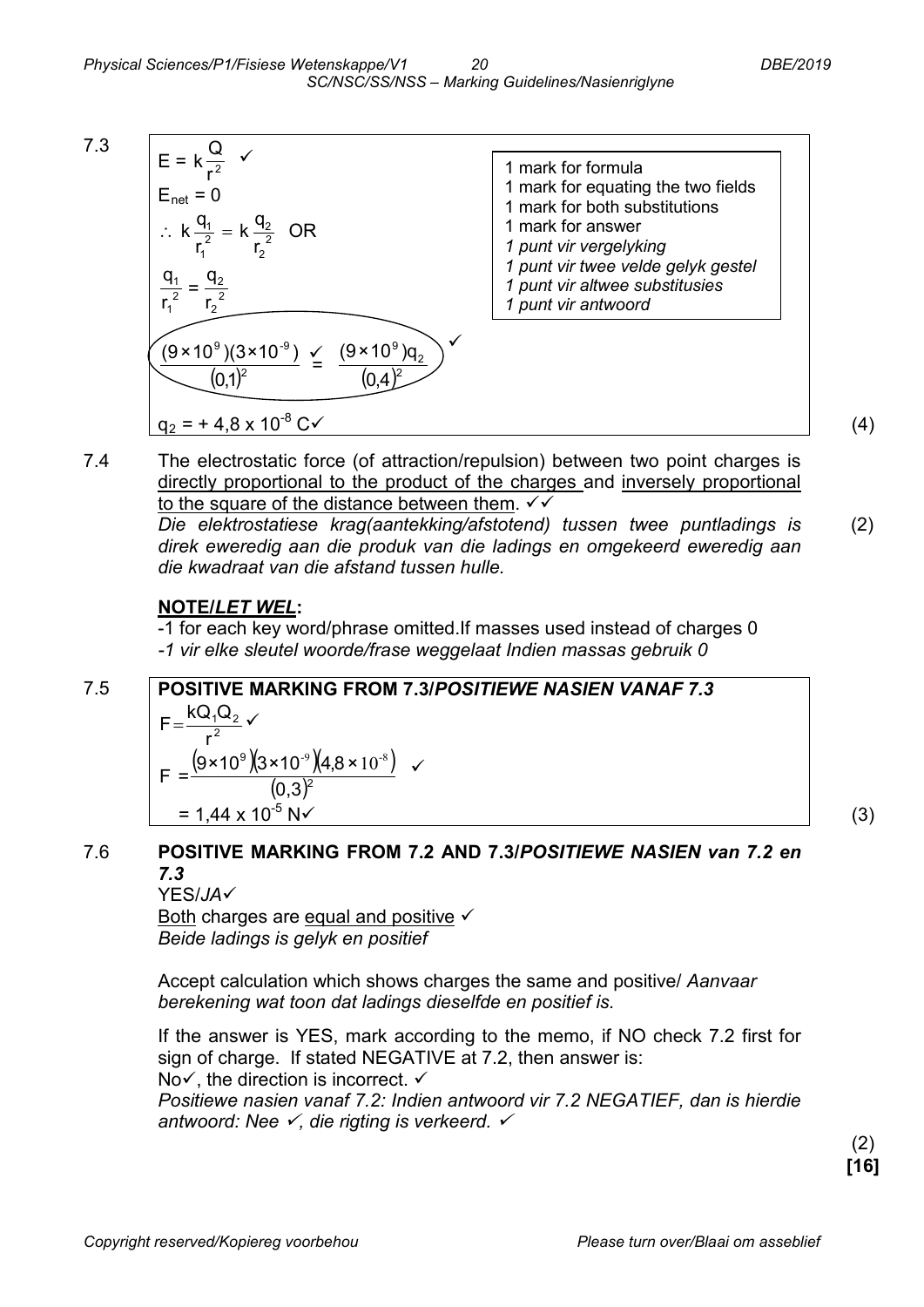# **QUESTION 8/***VRAAG 8*

8.1.1 The rate at which (electrical) energy is converted (to other forms) (in a circuit) The rate at which energy is used/Energy used per second The rate at which work is done  $\checkmark\checkmark$ (2 or zero) *Die tempo waarteen elektriese energie omgesit word (in ander vorms) in 'n stroombaan. Die tempo waarteen energie verbruik word. Die tempo waarteen arbeid verrig word. (2 of nul)* (2)

$$
8.1.2
$$

R <sup>V</sup> <sup>P</sup> 2 = ( ) R <sup>12</sup> <sup>6</sup> <sup>=</sup> 2 R = 24 Ω ( ) ( ) R 12 1 6 = 2 R=24 Ω P = VI 6 = (12)(I) ∴I = 0,5 A P = I2 R 6 = (0,5)2 R R = 24 Ω P = VI 6 = (12)(I) ∴I = 0,5 A V = IR 12 = (0,5)R R = 24 Ω (3) 

#### 8.1.3 **POSITIVE MARKING FROM 8.1.2/***POSITIEWE NASIEN VANAF 8.1.2* **OPTION 1/***OPSIE 1*

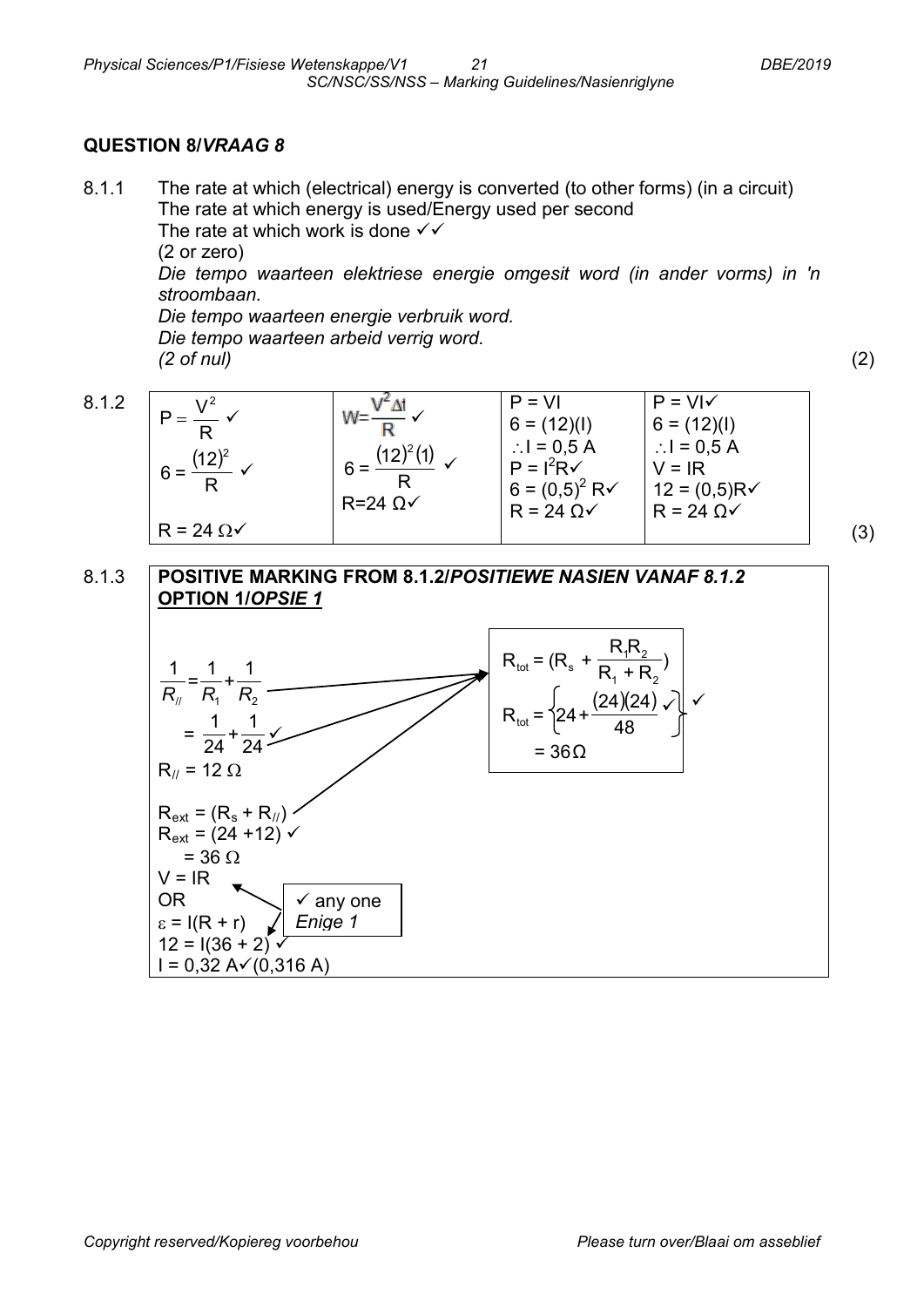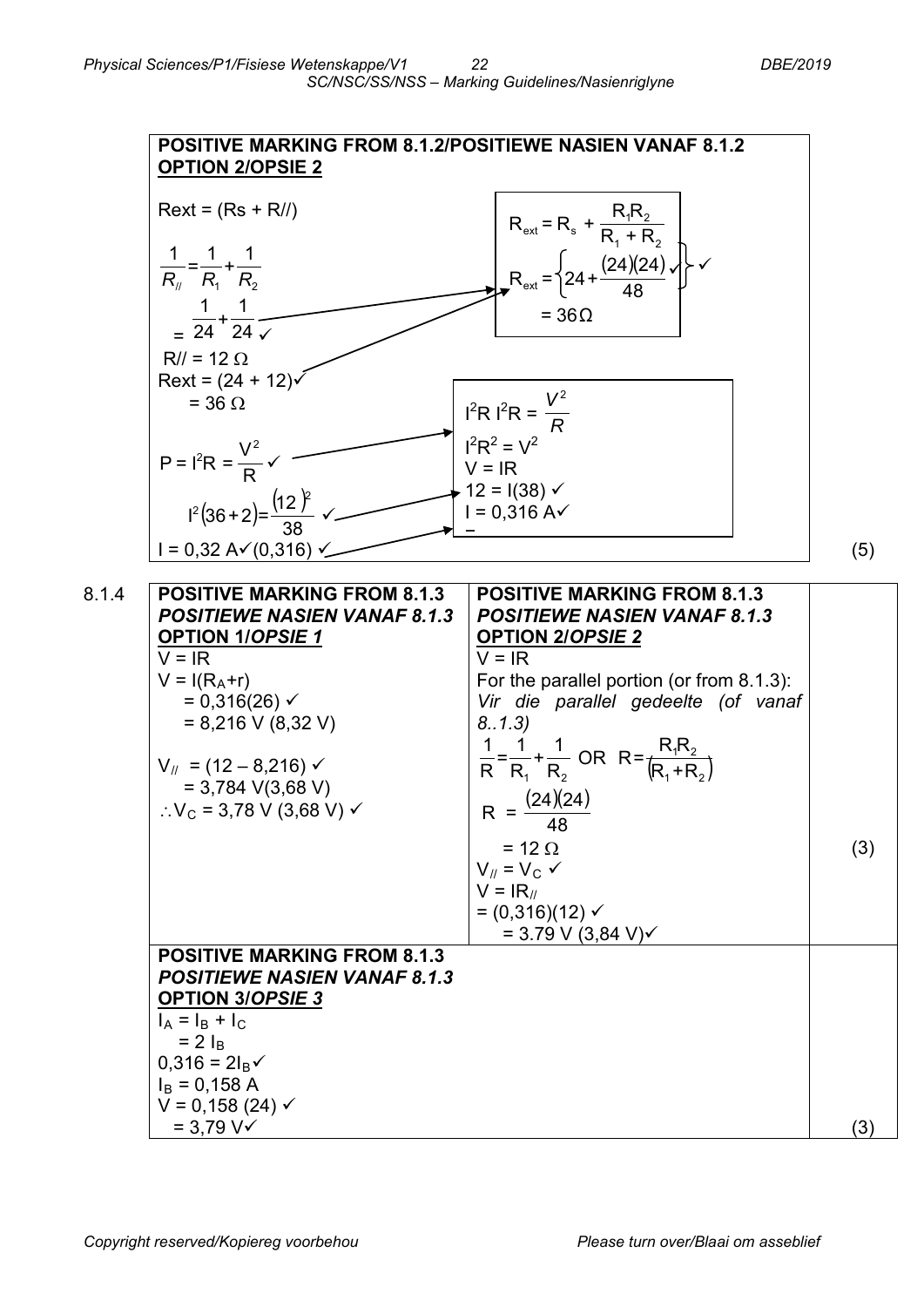# 8.1.5 **OPTION 1/***OPSIE 1*

The power rating (output voltage) of the bulb is 6 W, 12 V. /*Die gloeilamp is gemerk 6W ; 12 V*

$$
P = \frac{V^2}{R}
$$

[For a given resistance, power is directly proportional to  $\vee^2$ ]  $\checkmark$ [of *Vir 'n gegewe resistor is drywing direk eweredig aan V2* ] Since the potential difference across light bulb C is less than the operating voltage, ithe output/power will be less,  $\checkmark$  / Omdat die potensiaalverskil oor *gloeilamp C minder is as die benodigde spanning sal die uitset/drywing minder wees*.

# **OPTION 2/***OPSIE 2*

$$
P = \frac{V^2}{R}
$$

The potential difference across light bulb C is less than the operating voltage.  $\checkmark$  Thus for the same resistance,  $\checkmark$  brightness decreases.

*Die potensiaalverskil oor gloeilamp C is minder as die benodigde potensiaalverskil. Dus vir dieselfde weerstand, sal die helderheid afneem.*

# **OPTION 3/***OPSIE 3*

 $P = I^2 R$ 

For a given resistance  $\leq$ , power is directly proportional to  $I^2$  Since current decreases $\checkmark$ , brightness decreases.]

[*vir 'n gegewe resistor is drywing direk eweredig aan I2 Omdat stroom afneem sal die helderheid afneem]*

# **OPTION 4/***OPSIE 4*

 $P = I^2 R$ 

In the circuit, the total current in light bulb C is less than the optimum current required (0,5 A).  $\checkmark$  Thus for the same resistance,  $\checkmark$  the power will be less $\checkmark$ hence brightness will decrease.

*In die stroombaan is die totale stroom in gloeilamp C minder as die optimum stroom benodig (0,5 A). Dus vir dieselfde weerstand, is die drywing minder en die helderheid sal afneem.*

# **OPTION 5/***OPSIE 5*

 $P = IV \checkmark$  [Power is directly proportional/equal to product of V and I.  $\checkmark$ Since current decreases in brightnes decreases/

 *drywing is direk eweredig/gelyk aan produk van V en I. Omdat stroom afneem sal die helderheid afneem]*]

# OR/OF

The voltage across light bulb C, as well as the current in the bulb are all less  $\checkmark$ than the optimum values  $\checkmark$  hence power is less  $\checkmark$  and brightness is less.

*Die potensiaalverskil oor gloeilamp C sowel as die stroom in die gloeilamp is almal minder as die optimum waardes, dus is die drywing minder en die helderheid minder.* (3)

NOTE: No mark if only equation is given.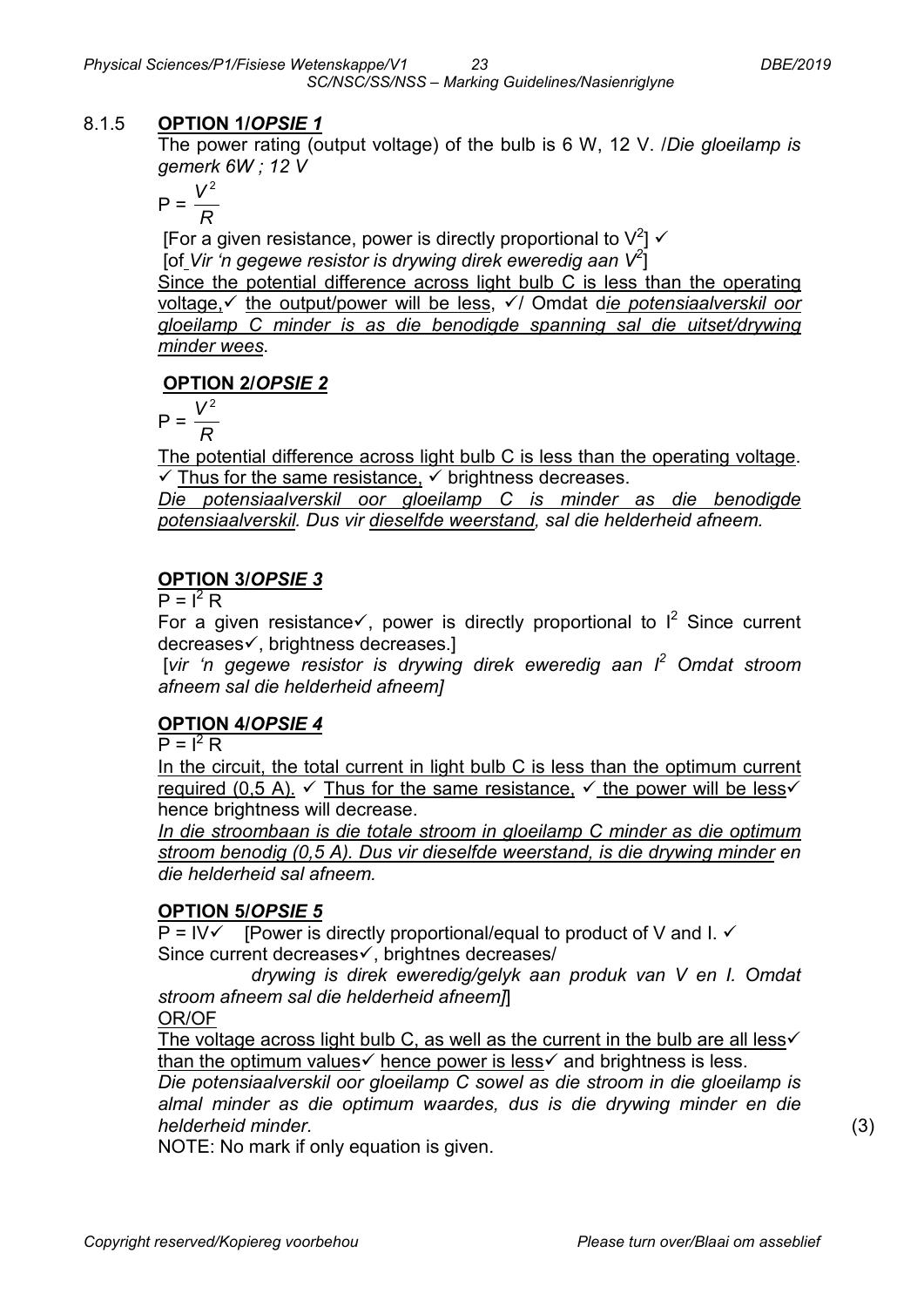- 8.2.1 The total current passes through resistor  $A \sim$  For the parallel portion, the current branches, therefore only a portion of the total current passes through resistor C. *Die totale stroom vloei deur resistor A. Vir die parallelle gedeelte verdeel die stroom, dus vloei slegs 'n gedeelte van die stroom deur resistor C.* (2) ACCEPT for 1 mark: Resistor C is connected parallel to resistors B and D together. Current is dividing  $\checkmark$  at the junction. *AANVAAR vir 1 punt: Resistor C is in parallel geskakel met B en D saam. Die stroom breek op by die koppeling.*
- 8.2.2 The current in B is equal to the current in A. The circuit becomes a series circuit.  $\checkmark$ *Die stroom in B is gelyk aan die stroom in A. Die stroombaan word 'n serie stroombaan.* (2)

**[21]**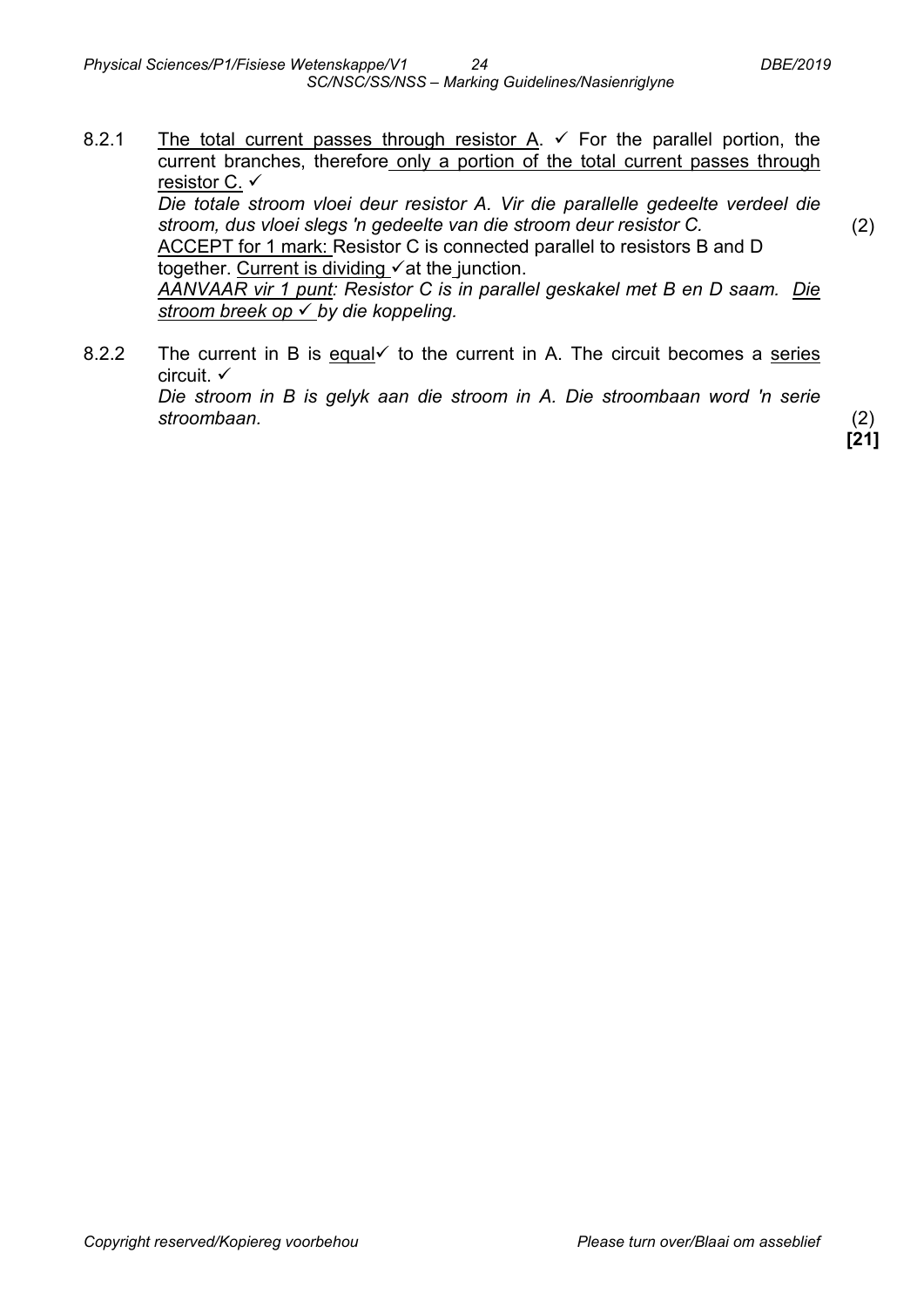#### **QUESTION 9/***VRAAG 9*

2

| 9.1 | Slip rings/Sleep ringe √ |  |  |
|-----|--------------------------|--|--|
|-----|--------------------------|--|--|

$$
9.2 \qquad B \checkmark \tag{1}
$$

9.3  $V_{\rm rms/wgk} = \frac{V_{\rm max/maks}}{\sqrt{2}}$   $\checkmark$ 

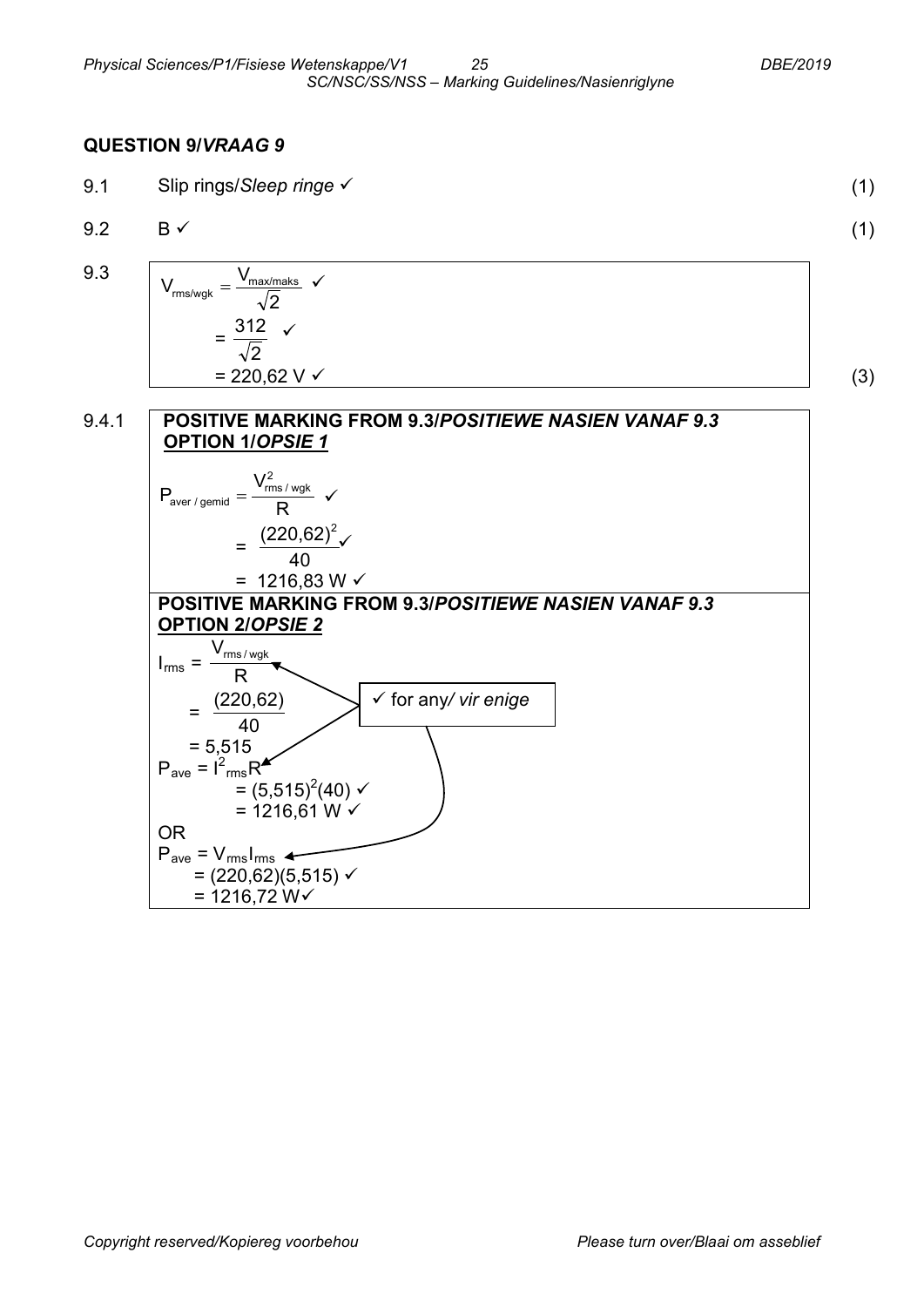

(4) **[12]**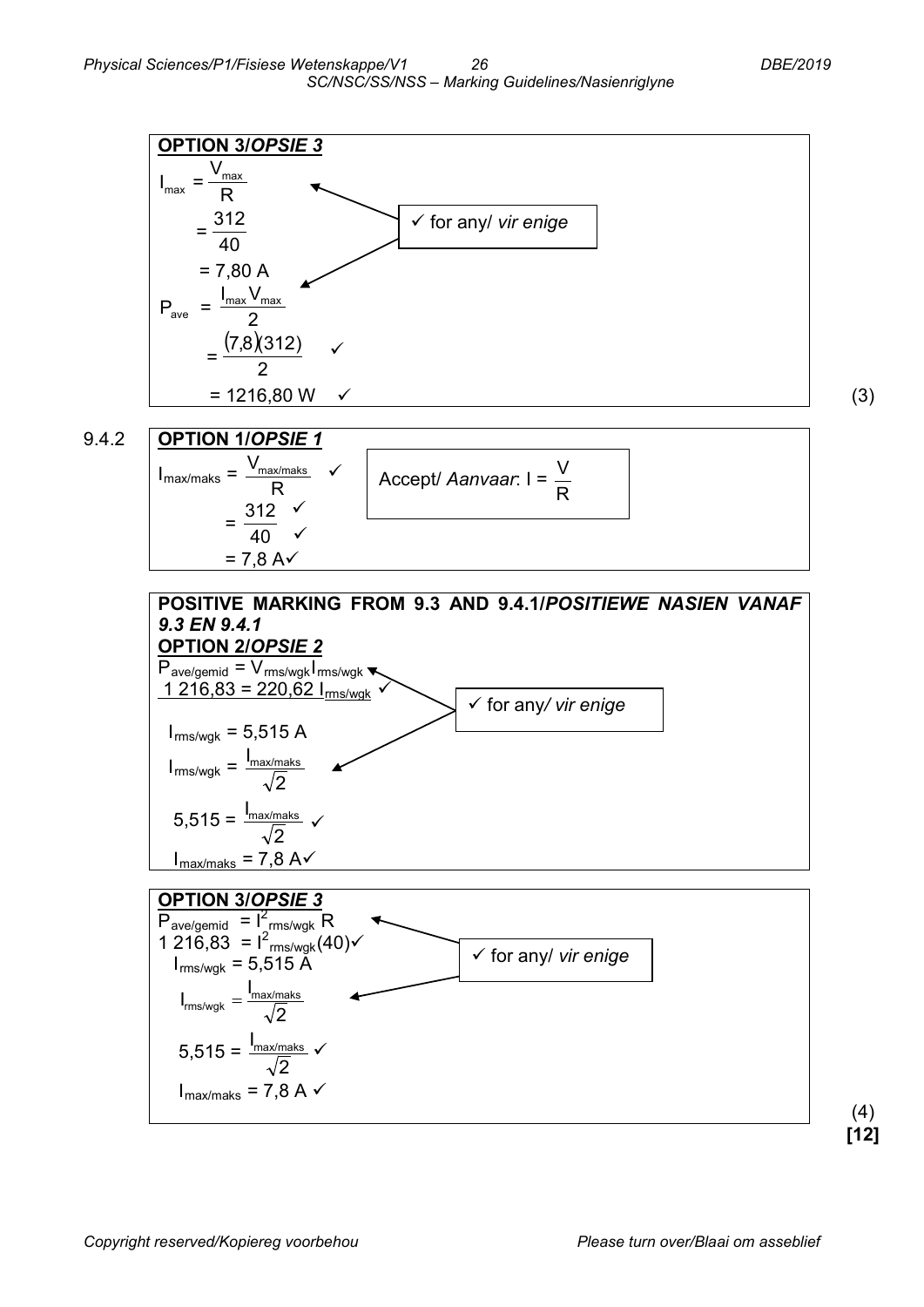*Physical Sciences/P1/Fisiese Wetenskappe/V1 27 DBE/2019 SC/NSC/SS/NSS – Marking Guidelines/Nasienriglyne*

#### **QUESTION 10/***VRAAG 10*

10.1 The minimum frequency of light needed to eject electrons from a metal  $(surface) \vee \vee$ .

*Minimum frekwensie van lig benodig om elektrone vanaf 'n metaal (oppervlak) vry te stel.*

#### **NOTE/***LET WEL***:**

-1 for each key word/phrase omitted.

*-1 vir elke sleutel woorde/frase weggelaat.* (2)